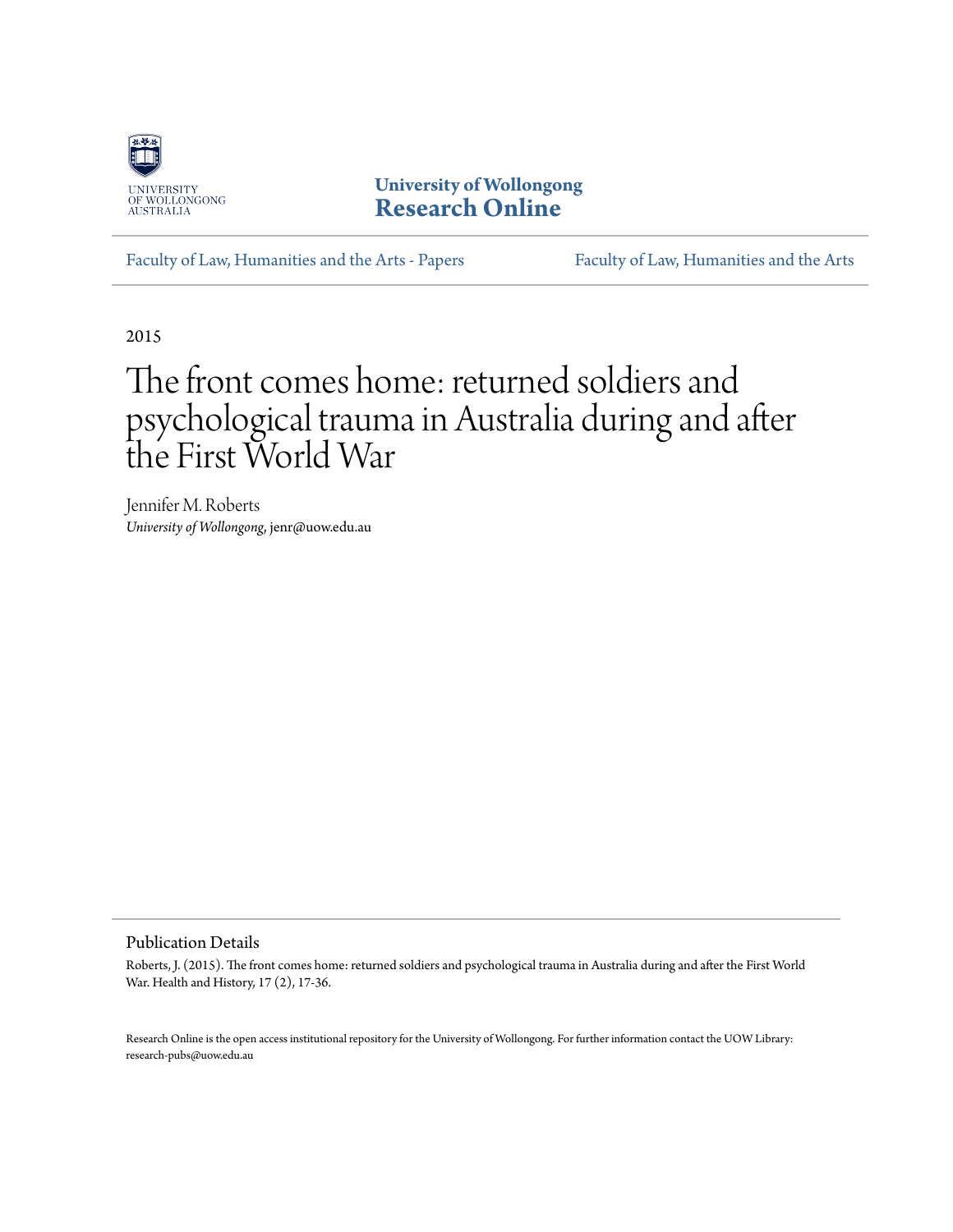## The front comes home: returned soldiers and psychological trauma in Australia during and after the First World War

#### **Keywords**

trauma, after, psychological, soldiers, returned, home, comes, front, during, world, australia, war, first

#### **Disciplines**

Arts and Humanities | Law

#### **Publication Details**

Roberts, J. (2015). The front comes home: returned soldiers and psychological trauma in Australia during and after the First World War. Health and History, 17 (2), 17-36.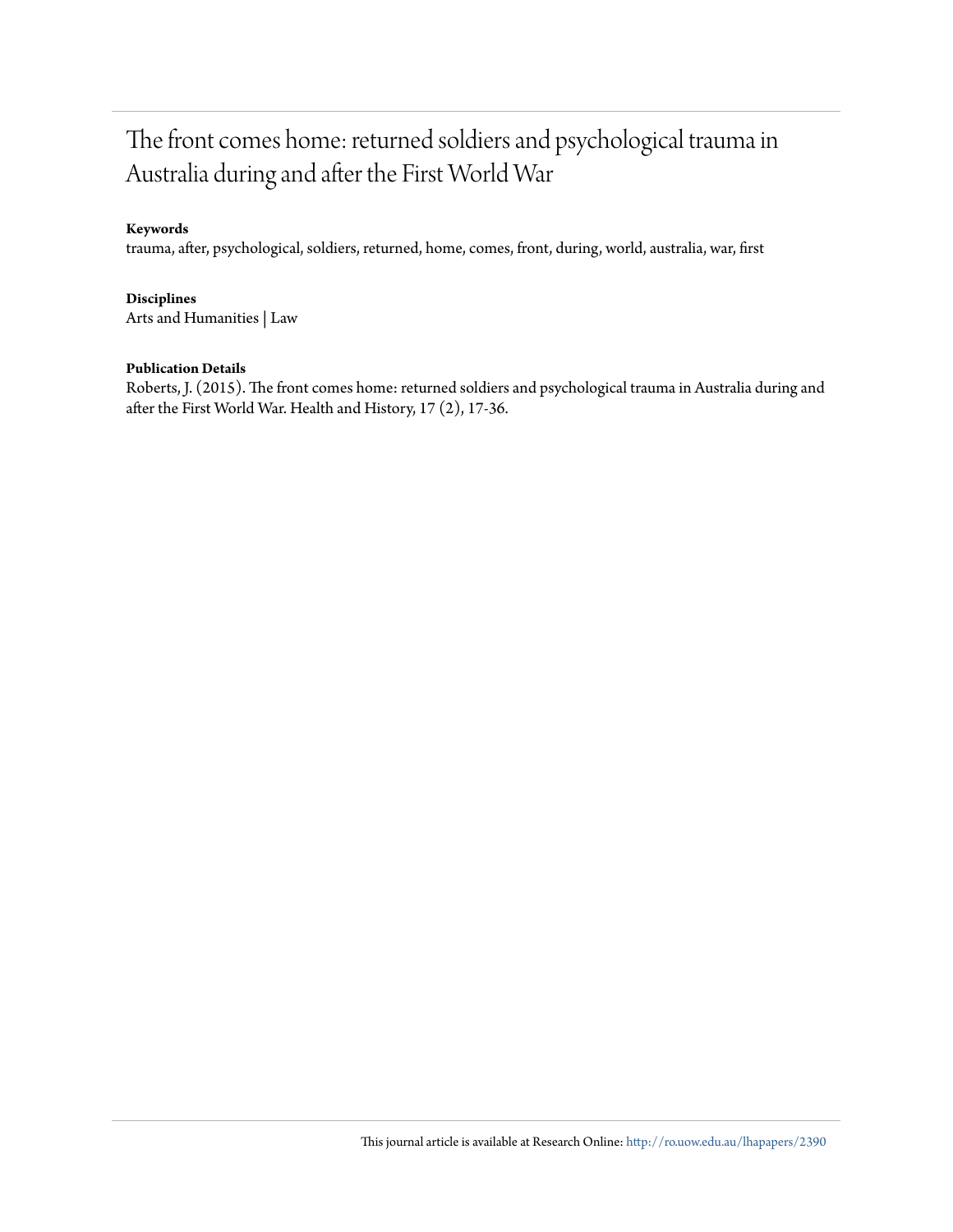## *The Front Comes Home: Returned Soldiers and Psychological Trauma in Australia during and after the First World War*

#### Jen Roberts

*This article uses the closed patient medical files from two large Sydney psychiatric hospitals to discuss ways in which the return of soldiers suffering mental illness, both during and after the First World War, impacted on Australian society. It argues that despite the intention of a 'two tiered' system designed to separate war trauma cases from a civilian insane population, this was not always adhered to and the results were often ad hoc. It further looks at resistance to, or acceptance of, medical diagnoses and treatment as well as issues that plagued some returned men well into the interwar years—violence, alcoholism, shame, and self-harm. While service in the war was deemed the cause of mental illness for some ex-soldiers, in many cases it was impossible to state with certainty that the war was the only cause.*

**Keywords:** World War I, psychiatry, trauma, veterans

Private Horrie G. was brought back to Australia in June 1916. He had not had a good war. A thirty-year-old single engineer, Horrie had enlisted in July 1915, and first came to the attention of officers as a disciplinary problem on the voyage to Egypt.<sup>1</sup> Things did not improve when he arrived. After a long route march across the sand dunes in early 1916, Horrie had reported to the medical officer (MO), complaining of a sore right foot. The MO found that while this 'would cause some inconvenience in walking long distances', the injury would 'not incapacitate him for carrying moderate weights over short distances'.2

Three days later, on 17 February 1916, an officer ordered Horrie to carry a trestle table, which was to be used as a 'hurdle' in a mock trench exercise. Horrie refused, claiming he could hardly walk on account of his bad foot.<sup>3</sup> The officer repeated the command. Horrie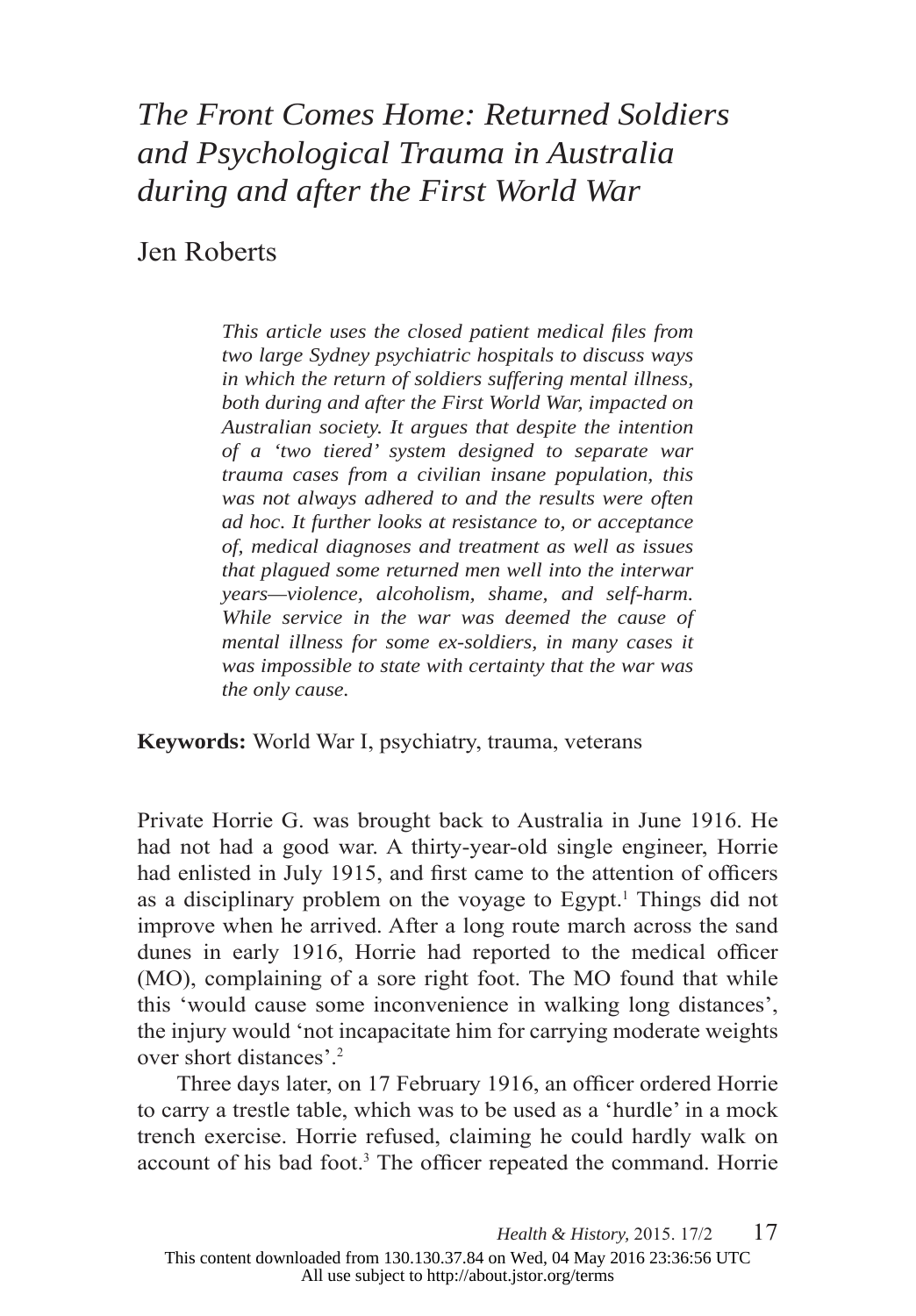again refused. On 3 March, Horrie was charged with insubordination and 'wilful defiance of authority' and was court martialled in the field.<sup>4</sup> The sentence was harsh, particularly considering the relatively benign nature of the incident: Horrie was packed off home in disgrace to serve eighteen months with hard labour. Perhaps Horrie and the officer had not enjoyed a harmonious relationship prior to the incident. It is possible that Horrie had shown signs of mental disturbance during his time at camp in Egypt; the officer referred to him during the trial as 'an odd man'.<sup>5</sup> Regardless, Horrie's war was over before it began. And his troubles continued at home.

In April 1918, he was arrested by police in Sydney, after causing an unspecified disturbance. From the extant records, it does not appear that Horrie's case was afforded any particular consideration because he was a returned soldier. He was taken to the Callan Park Mental Hospital where the doctors noted Horrie 'is rambling and confused in speech' and that his conduct was 'erratic'.6

He had picked all the skin off his nose, and when asked why he had done this, Horrie explained he 'had been commanded to do so'.7 Horrie was diagnosed with general paralysis of the insane, a euphemism for end-stage syphilis, which was not only a source of mental disturbance in its own right, but also grounds for shame and disgrace. By 1917, 144 in every 1000 Australian soldiers had contracted some form of venereal disease, compared to 134 for New Zealanders and 34 for the British Army, the disparity highlighting the simple fact that the British forces went home on leave to familial and social constraints whereas the Antipodean troops were far from home for years.<sup>8</sup> There is no mention in Horrie's military records of venereal disease, but this does not mean he had not contracted it prior to enlistment. In fact, this is the most likely explanation as the progression of the disease was clearly advanced in 1918, just three years after he joined up. It may serve to explain why Horrie's superior officer, at the court martial, thought him 'odd'.

It would seem that, in his delusions, Horrie fixated on the idea of obeying orders, something he had failed to do while he was actually in the army. Horrie's decline was swift and he died at Callan Park in May 1918.<sup>9</sup> Was Horrie's mental condition related in any way to his military service? Did he contract a fairly severe 'dose of the clap' while in Egypt, like many others, or had he entered the army already infected? Was his misconduct indicative of war-related stress, preexisting condition or a larrikin personality? There is no way to know. But, faced with a multitude of mental illnesses among returned men,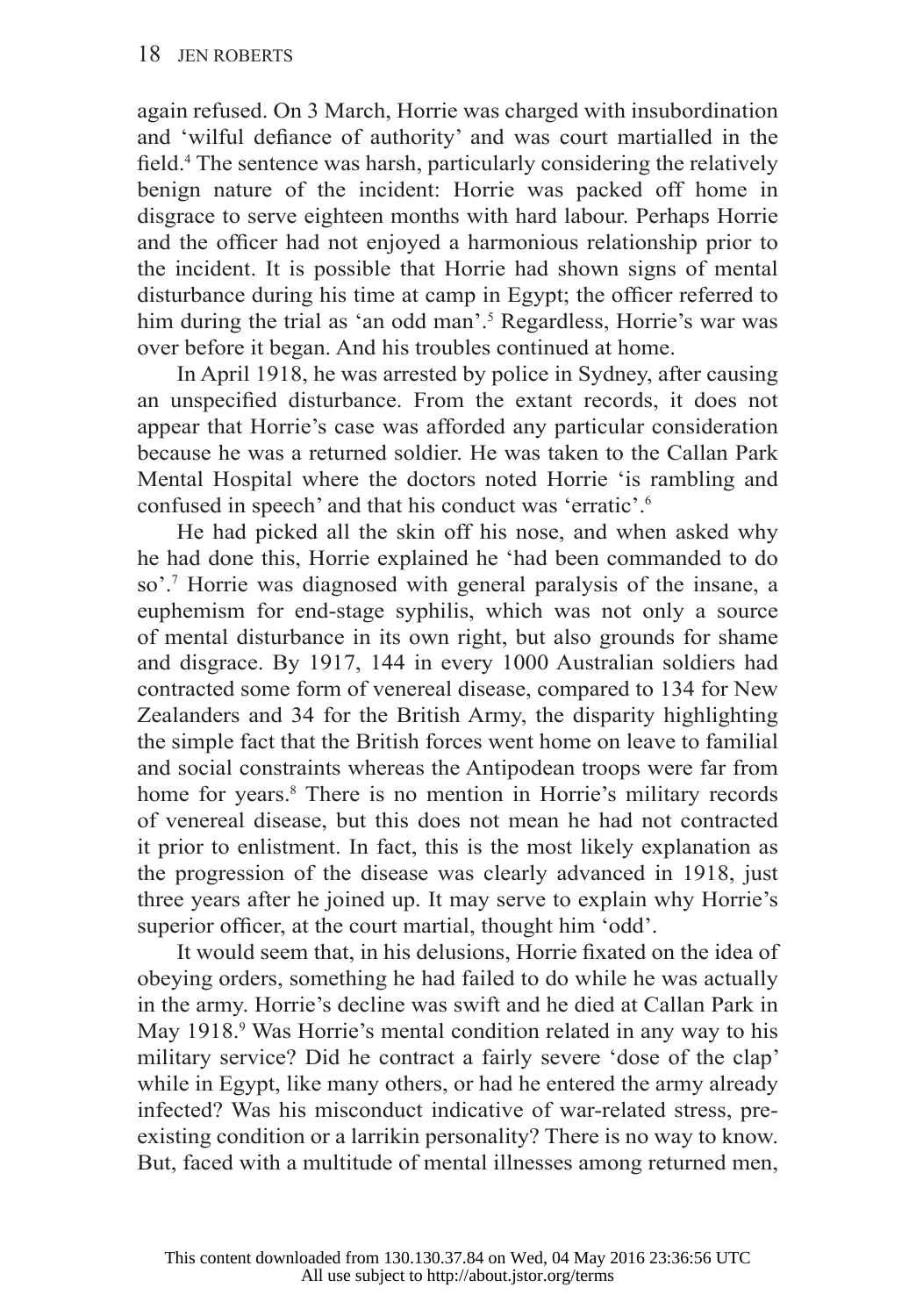these were questions, and judgments, that would plague the military, the government, and the medical profession well into the interwar years.

This article does not aim to retrace well-trodden ground and examine issues such as the logistics of demobilisation, the establishment of a repatriation system, or the cultural history of shell shock, as these matters have been well served in the existing literature.10 Instead, it seeks to focus on the experiences of returned men who were institutionalised, either in the immediate aftermath of their return or some time later, suffering from different forms of psychological trauma. It will establish ways in which soldiers were to be treated for a variety of war neuroses under a 'two tiered' system that sought to distinguish military and civilian cases, and the many exceptions to this practice. It will also discuss resistance to, or acceptance of, admission and committal, the strain on family members unable to care for their sons themselves, violence and alcoholism, shame and self-harm and the reality of life within the walls of the asylum for damaged former soldiers. The majority of these men were working class, without the financial means and social prestige to have their conditions treated away from the gaze of the public asylum, inviting comparison with the case in Britain, as has been documented by Peter Barham.<sup>11</sup>

The majority of sources used in this study are the closed patient medical case files at both the Callan Park Mental Hospital and the Parramatta Psychiatric Centre in Sydney. Using patient medical files does raise a methodological issue. Historians examining mental illness have pinpointed a potential problem with using these sources: the evidentiary nature privileges the voices of those in power: police, doctors, magistrates. To paraphrase Stephen Garton, case papers are the psychiatric representations of patients and class, not the voices of patients themselves.12 However, as Jill Matthews and Catharine Coleborne, as well as Garton himself have shown, by reading 'against the grain', it is possible to use case papers as 'complex cultural texts'13 that illuminate not just the social history of mental illness among returned soldiers but also discussions of class and gender implicit within it.

In discussing the plight of returned men, however, historians need to be very careful not to laud all returned soldiers as 'secular saints'.<sup>14</sup> As Peter Stanley, and others, have shown, a minority of Australia's 'hero diggers' were rapists, murderers, boozers and brawlers. They had hardly been the embodiment of masculine virtue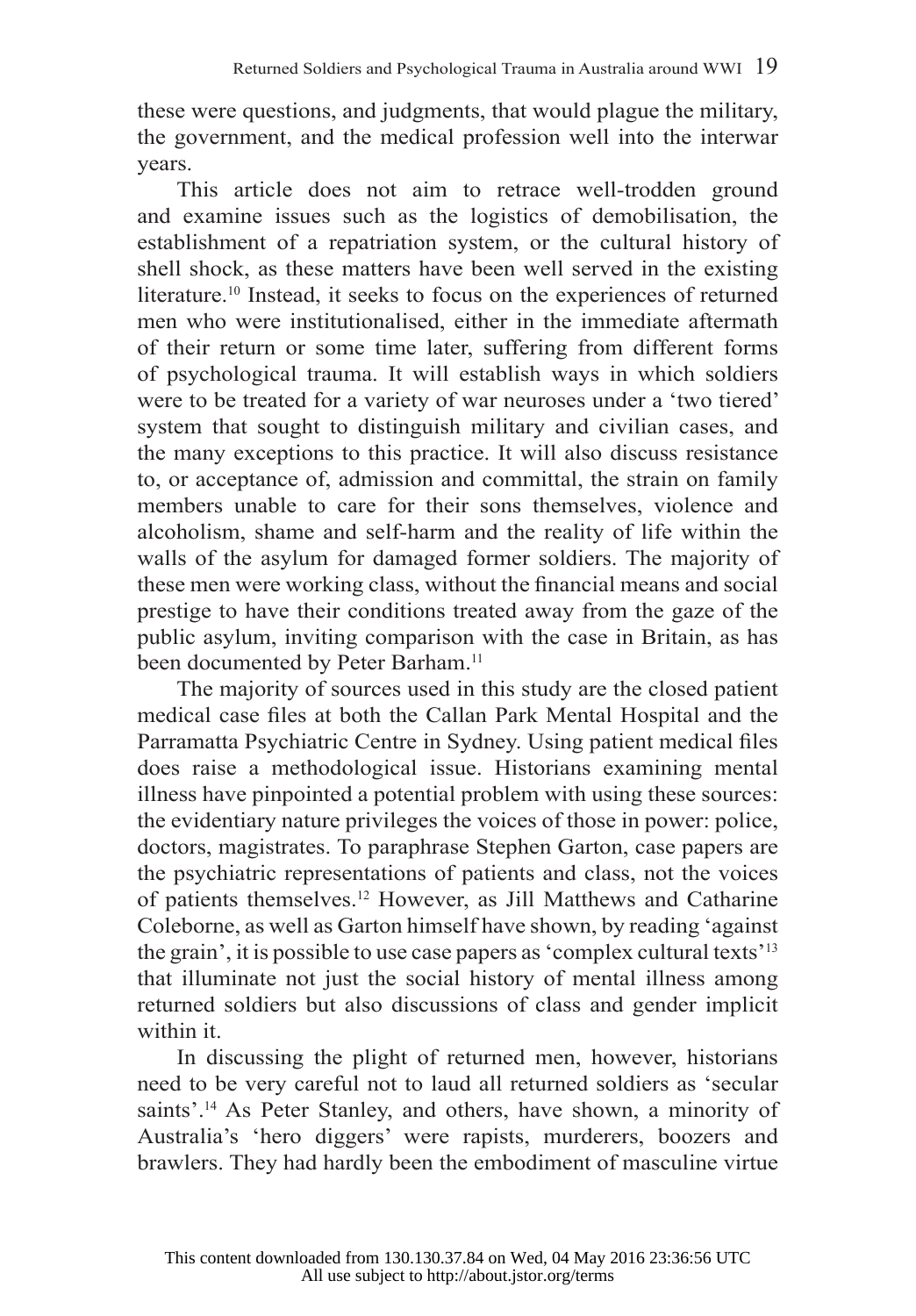before their enlistment.15 Violence and other appalling behaviour should not always be explained, or excused, because the perpetrator was once a soldier in a bloody war. Some returned men were of fairly poor character to begin with.

Carolyn Holbrook's study of the surge and wane of Anzac mythology over the last hundred years has shown that trauma has been interwoven into the national narrative, particularly since the 1980s, where the war has became a 'morally complex event, upon which contemporary observers transpose and seek resolution of their own psychological and moral dilemmas'.16 Bruce Scates has recently argued, the 'centenary of Anzac is the time to acknowledge the obscene cost of war to the entire community and 'comfortable, positive stories' can never do that'.17 If this article attempts to respond to that challenge, it does so by providing *un*comfortable, *negative* stories, which counters a prevailing one-dimensional valorisation of World War I and the soldiers who fought in it. It was an ugly war. And some of its effects, on those who survived it, and their families, were uglier still.

#### Fantasies of Home

Not all military experiences, and returns, were as troubled as Horrie's, but many shared some elements; particularly trauma, ambivalence, disgrace, and mental debility. For soldiers returning to Australia, either during or after World War I, the process of 'coming home' could be either a largely positive realisation of the yearning for place that had occupied their thoughts for up to four years of conflict, or a discomfitting experience that served only to expose existing tensions, or a rift between the men who had been to war, and the friends and family who had not. For many, there were components of both. Many found themselves 'back in the community, a part of it and yet apart. There was a gap we couldn't forget and the others couldn't bridge'.<sup>18</sup>

Thoughts of 'home' had largely sustained men during the fiercest of battles and harshest conditions at the front. Soldiers admitted 'it will be tremendous relief to know that it's all over  $\&$  we can go home & live in piece [*sic*]'.19 One eulogised a 'land of sunshine warmth and happiness—a land of sweet scents and bright colours—home'.<sup>20</sup> It was inevitable that some of the fantasies fell short of reality. After the war, some viewed the process of return with trepidation. Watching the first contingent depart from England, for home, Cecil Hitchcock felt those returning were bound for 'the dead loneliness of civilian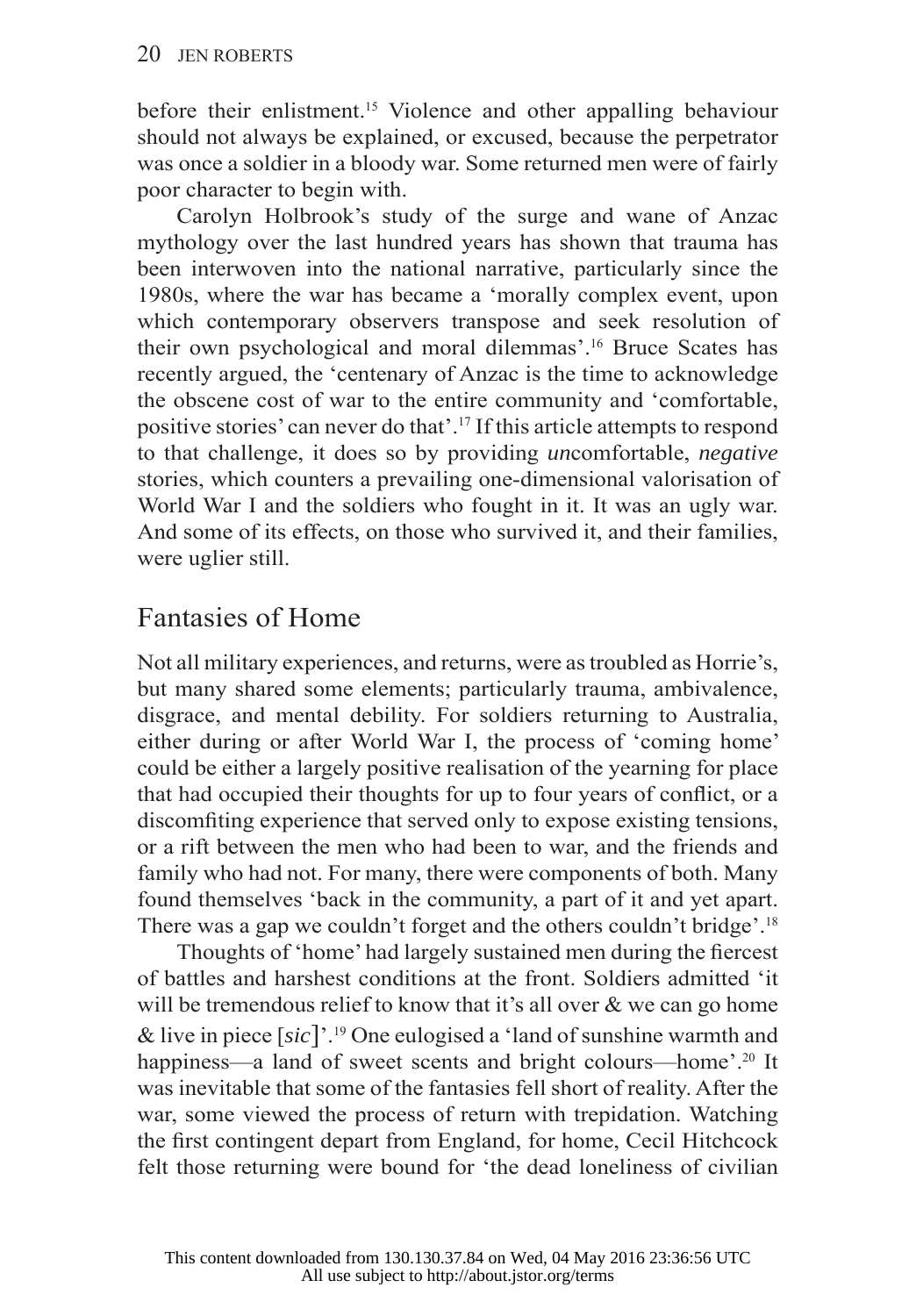life'.21 For some soldiers, return prompted a restless discontentment, an escalation of emotional and behavioural problems and an estrangement from family and community life.

At the cessation of hostilities in November 1918, over 167 000 Australian men were in military service overseas.<sup>22</sup> Thousands more had already been invalided back to Australia during the war, suffering wounds, injuries, and illness. By 1920, the 264 000 troops who had embarked, but lived to tell the tale, were home.<sup>23</sup> It is almost certain that every one of these survivors was influenced, if not altered, by their wartime experiences. However, the majority of returns took place in the privacy of the domestic sphere,<sup>24</sup> and the ease or struggle with which each returned soldier resumed his place within his home and community is mostly lost to historians, except through the lenses of memoirs, family anecdote and lore, and the official documentation that accompanied any contact between the soldier, his family, and authorities: the army, doctors, hospitals, welfare agencies, the 'repat', police, political lobby groups, or government.

## The Soldiers' Hospitals

The number of soldiers being repatriated back to Australia, suffering from various war neuroses, both during and after the war, necessitated specialist psychiatric treatment facilities. 'War neuroses' was a blanket term for, not only shell shock, but other symptoms, ranging from a mild stammer or nervousness, to psychosomatic blindness or paralysis, to violent delusions, to complete catatonic collapse. Institutions that treated returned men so afflicted were different, and separate, from the repatriation hospitals, such as those at Sydney's Randwick and Concord, which provided rehabilitation facilities and long-term care for severely disabled veterans; or convalescent homes and hostels, such as Graythwaite, on Sydney's north shore, which were operated by the Red Cross.<sup>25</sup> In Sydney, the care of returned men suffering mental conditions was mainly coordinated, in a somewhat ad hoc fashion, between a trio of hospitals. The three were located in a geographic triangle in Sydney's inner western suburbs.

Callan Park had been established some half century before the war, as the state's pre-eminent mental asylum. Specifically for military patients, however, two other hospitals were created: Broughton Hall, or No.13 Australian Army Hospital, within the grounds of Callan Park, and the No.28 Australian Auxiliary Hospital in Leichhardt, just down the road. Both were staffed by military doctors and run by the army.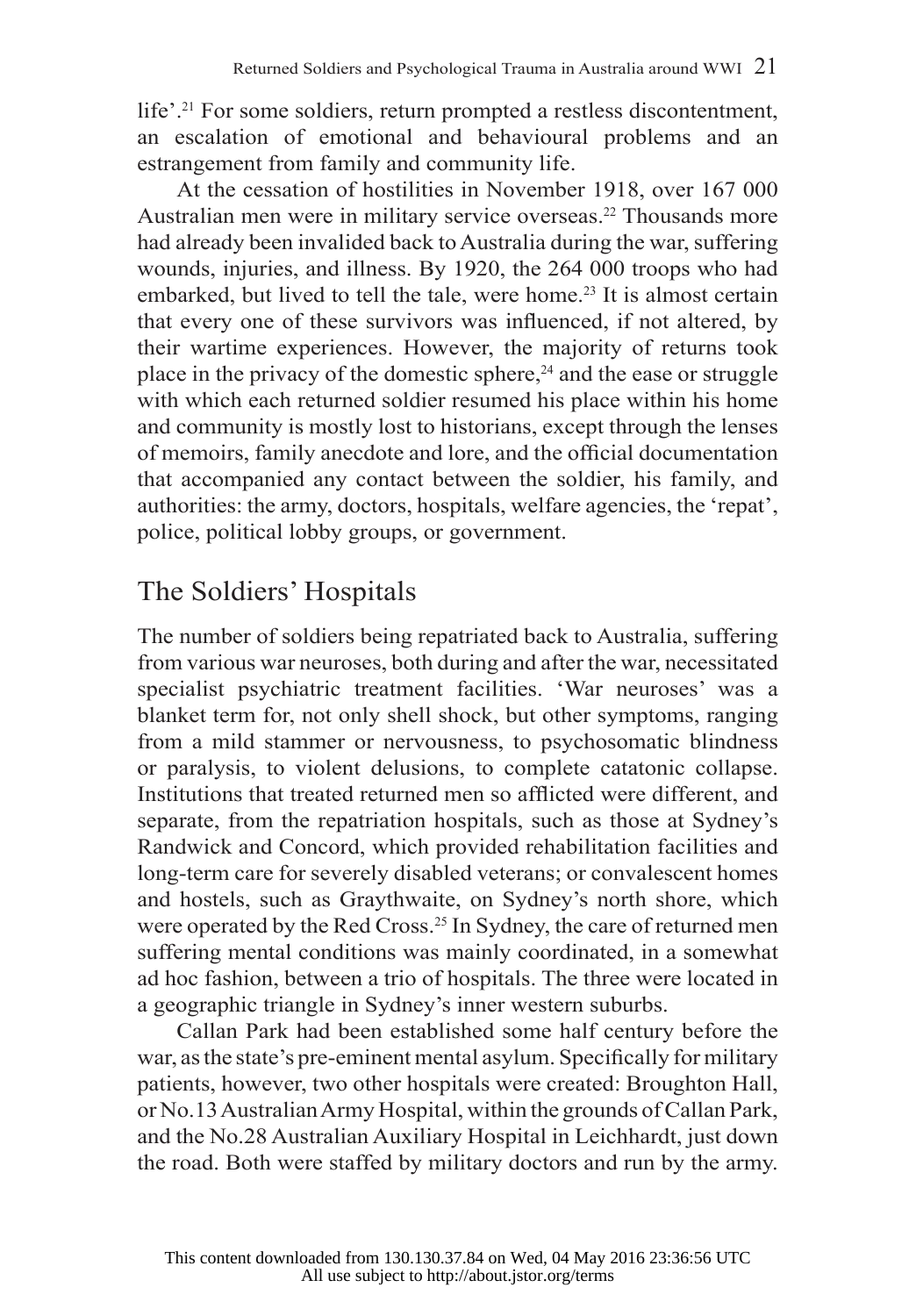Broughton Hall, a twenty-four acre estate, had been donated to military authorities in 1915 by the prominent Langdon family, and served as a treatment facility for mentally damaged soldiers until 1920, when it was opened to civilians. No.28 was a temporary army psychiatric hospital. Unlike the practice in Europe and North America, there was no procedure in Australia to provide for 'voluntary admission' to public mental institutions prior to 1915. The inspector general of the insane, Dr Eric Sinclair, believed that psychologically damaged returned men could more easily be rehabilitated if they were spared the label of 'insane', and advocated that the stigma of certification would impede the chances of full recovery.<sup>26</sup> By maintaining both Broughton Hall and No.28 as 'military' hospitals, under the auspices of the army, returned men were able to receive treatment without the ignominy of being 'committed'. This move to voluntary admission for military patients was mirrored in general admission policy when in the same year, 1915, the first voluntary civilian patients were also admitted to the general mental hospitals.<sup>27</sup>

Eric Sinclair had a lot of support from other doctors, who believed that soldiers suffering from shell shock, and other related disorders, were more likely to recover if they were treated away from 'inveterate lunatics'.28 In theory, the idea was to maintain a two-tiered system of mental hospitals, one that would treat military cases, and the other that would continue to focus on civilians.29 It didn't always work like this in practice, despite evidence that, as Marina Larsson argues, the idea behind repatriation mental facilities that would give preference to returned men was 'to repay the nation's debt to its mentally afflicted heroes'.<sup>30</sup>

The facilities at Broughton Hall, and No.28, were generally designed for non-violent, non-delusional and passive patients. For example, there were nine wards open at Broughton Hall in January 1918. The ratio of patients to staff, over just one twenty-hour period, shown below, supports the argument that patients treated at Broughton Hall were generally less problematic that those at Callan Park, as the staff roster shows that while thirty-six attendants were on day-shift on 13 January, only nine were rostered for night-shift for all nine wards.

Returned soldiers who required more intensive supervision, sedation, restraint or other monitoring—for their own, and others' safety—were likely to be transferred to the secure wards at Callan Park. However, depending on admissions, and vacancies, some returned men were taken directly to Callan Park, bypassing the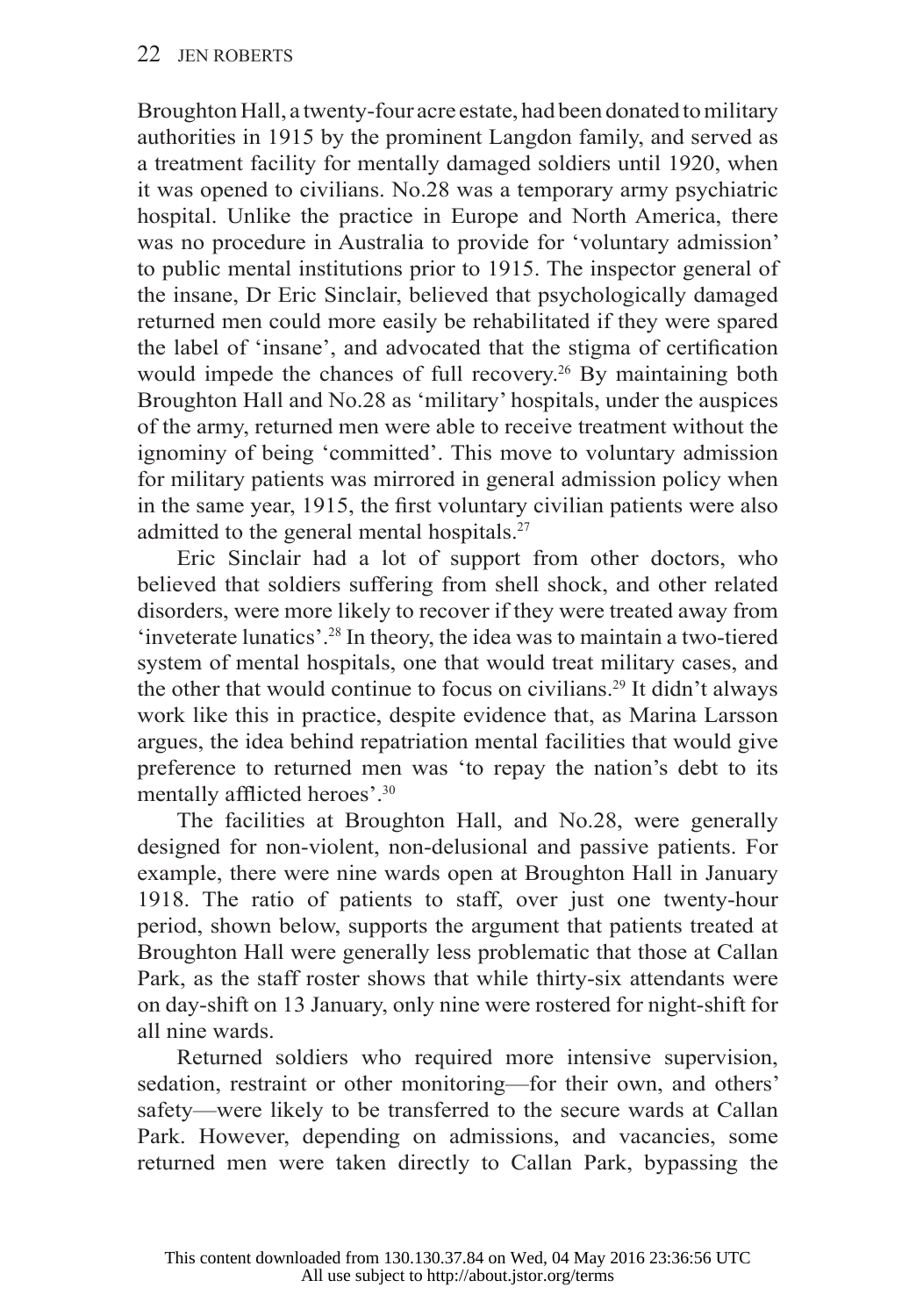| Ward           | No. patients | <b>Attendants</b> |
|----------------|--------------|-------------------|
|                | 77           | 3                 |
| $\overline{2}$ | 72           | 6                 |
| 3              | 81           | 3                 |
|                | 64           | 5                 |
| 5              | 66           | 6                 |
| 6              | 39           |                   |
|                | 105          |                   |
| 8              | 18           |                   |
|                | 36           |                   |

*Table 1 - Broughton Hall staff roster – 13 January 1918*<sup>31</sup>

military centres altogether. There seemed to be no strict guidelines regarding the process of admission to the three facilities, despite the theoretical division between military and civilian cases, and the 'two-tiered system' was often honoured more in the breach than the observance.

For example, some returned men were treated at Broughton Hall, in particular, for a short time, before being transferred to Callan Park. Others were brought directly to Callan Park proper, under guard, from military camps at Holsworthy and Liverpool. Occasionally, returned men were sent to the Parramatta Psychiatric Centre, without ever having been seen by either of the two military hospitals close by. These groups of patients, however, tended to be categorised as either chronic, incurable cases, or were men who exhibited violence or unpredictable tendencies.

Returned men, therefore, were able to receive treatment in one of three ways: of their own (or their family's) volition, as voluntary patients; by military order (a euphemistic way of certifying a soldier without actually using the term), and through the ordinary process of committal as insane. Despite the good intentions of keeping the returned men separated from a civilian 'insane population', however, the route to treatment could be circuitous and arbitrary. While many of the returned soldiers in the case studies in this article were first treated at Broughton Hall, or No.28, and then transferred to Callan Park, not one of them ever took the reverse journey.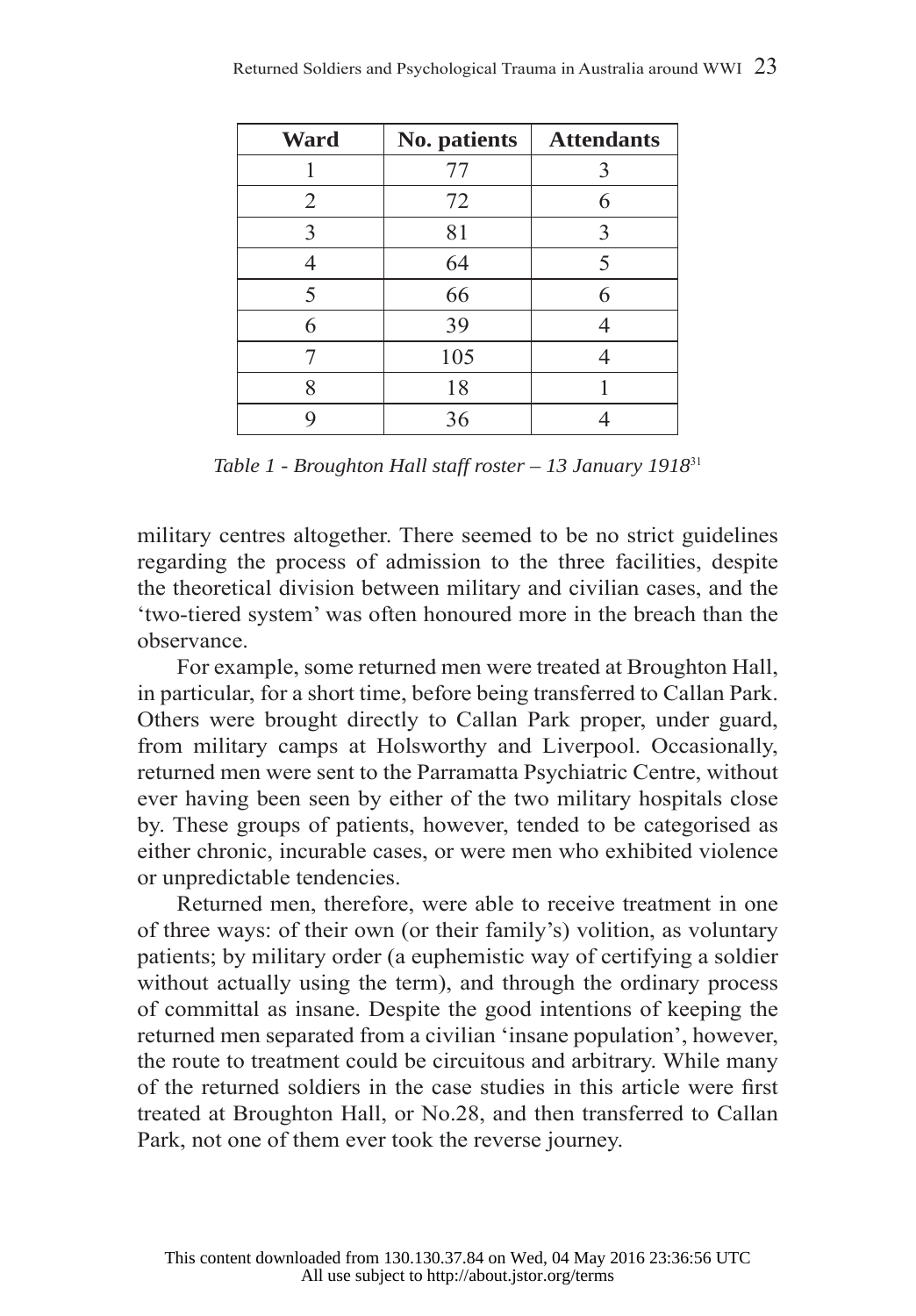## The Shock of the Shell

Sergeant Arthur B. arrived home in Australia in June 1919, having seen three years' active service with the 7<sup>th</sup> Field Artillery Brigade in France.32 Arthur had obtained a position as a clerk in a local firm, but found himself increasingly sleepless, and would walk 'about during the night trying to induce sleep', complaining to his mother that he 'had not had sufficient sleep ... and suffered with noises'.<sup>33</sup> Not long after he started his new job, in October 1919, Arthur returned to his parents' home, retired to bed in the middle of the afternoon, and claimed he was incapable of walking to the local doctor's surgery. Dr Cooley, instead, was called out to examine him, and he diagnosed Arthur's behaviour as the result of an 'illness caused by the reaction to the war and nervous breakdown'. Arthur resisted the prescribed medication at first and, in his insomnia, 'constantly talked in a rambling manner, chiefly of war and imagined he was again working his gun'. He eventually consented to take sedatives on 30 October. Arthur 'slept from one o'clock in the morning until three the next afternoon' but on waking was 'very excited and active'.<sup>34</sup>

Arthur's father escorted him to the Reception House at Darlinghurst at ten o'clock that evening where he was held for observation before being admitted to Callan Park on 31 October.<sup>35</sup> Arthur confirmed to doctors that he had 'complained of noises in his head since his return from the war'. Arthur's only physical injury had been a superficial bullet wound to the hand, for which he was treated at a field dressing station before going 'straight back to his gun'. However, he assured the doctors that while he had been suffering from 'head noises' and 'loss of sleep' since his return, he would 'be alright when [he] settled down and had had time to forget the noise of the shells'. Despite his excitable mental state, Arthur was not violent or disruptive at the hospital and, during weekend leave, his father reported Arthur had been 'quite his self again' and that being at home had 'done him a great deal of good'.<sup>36</sup>

The intervention of parents is of interest here. $37$  Mr B. corresponded with doctors after each of Arthur's short bouts of leave during 1920 to assure them 'he has been perfectly normal both in his speech and actions'; he 'was very pleased on arriving home, talking ... very calmly and joking in his usual manner'; 'he is looking forward to doing up the garden again very shortly'.<sup>38</sup> Mr B.'s language was clearly intended to convince the doctors of Arthur's improvement. Mr B. did not, however, assert that Arthur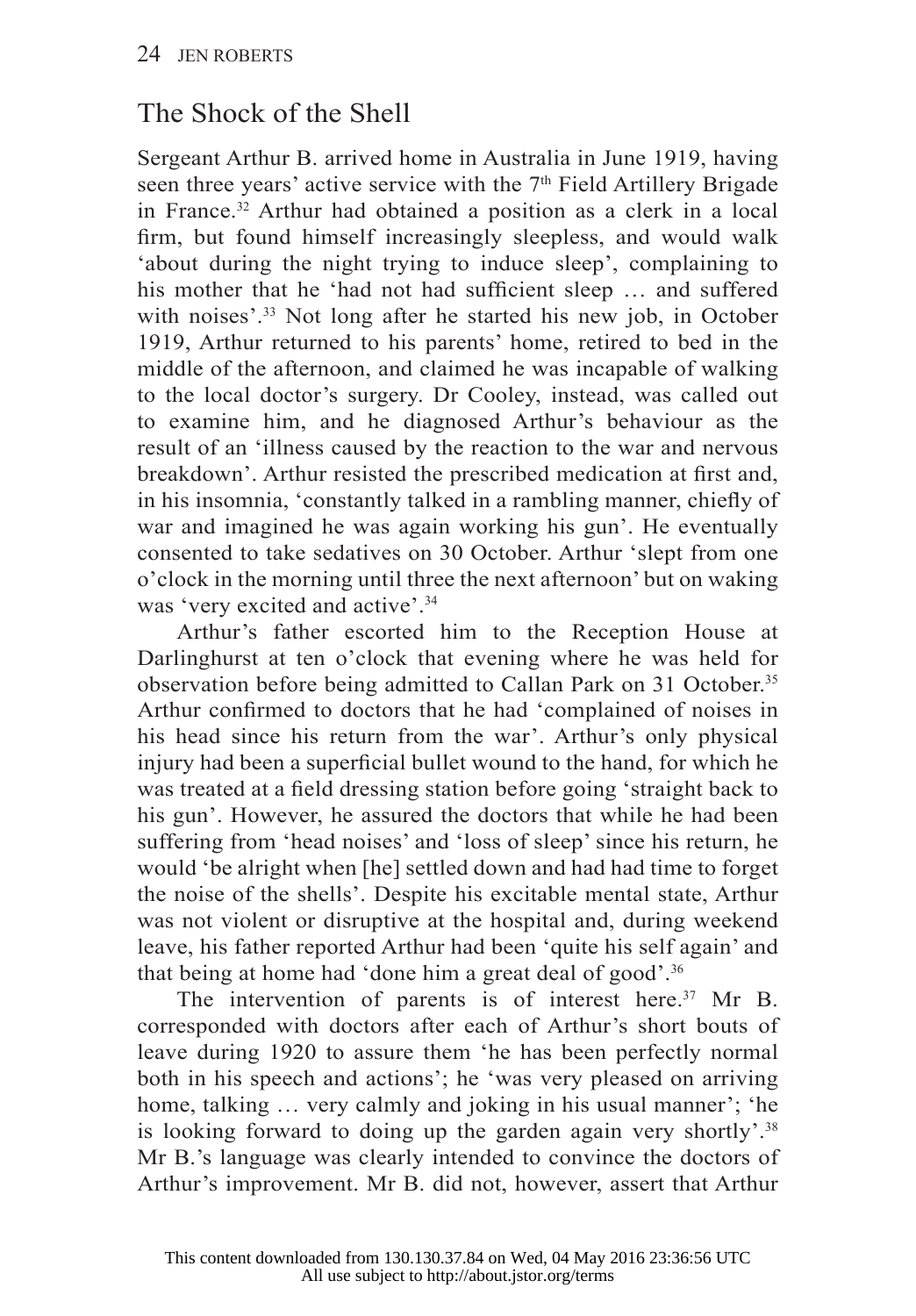had any right to preferential treatment as a returned soldier, as distinct from that afforded civilian patients, or mention the war specifically in his further communications. Arthur had by-passed both Broughton Hall, and No.28. There is no mention in his file of the desirability of a 'two-tiered system' of treatment. In fact, Arthur's father specifically thanked the doctors at Callan Park, for their 'great kindness and attention to my son'.39

## Violence

Sinclair D., married with three small children, had enlisted in September 1914, at the age of thirty-five, variously giving his occupation as a musician and a waiter. He gave trouble from the start. Initially attached to the  $9<sup>th</sup>$  battalion, he was summarily discharged from the AIF just over a month later while still at the Holsworthy training camp after an unspecified incident.<sup>40</sup> In early 1916, he reenlisted and embarked firstly to Egypt, where he went AWL and absent from defaulter's parade on a number of occasions,<sup>41</sup> before being sent to England in September 1916, where he was sentenced to ten days confined to barracks and had his pay docked for being AWL again.<sup>42</sup> He was eventually sent to France in October 1916, where his officers suspected him to be a malingerer. They certainly had grounds for their fears. Sinclair was admitted to hospital 'sick' on eight separate occasions between 29 October 1916 and 9 February 1917, which was followed by numerous disciplinary infractions during 1917. Sinclair was discharged and returned to Australia in early 1918, suffering from chronic rheumatism.43 His history of ill-discipline is suggestive of behavioural issues that predate the war. While, technically, Sinclair was a returned soldier, a combination of ongoing illnesses and disobedience charges meant he had seen no action at the front.

On his return to Australia, Sinclair D.'s demeanour did not improve. A police report stated he carried 'a revolver which he flourished about saying he would shoot anyone' and that he was 'cruel to his wife and children and was not fit to be at large'.<sup>44</sup> His hostility toward his wife would seem to pre-date the war, as his initial 1914 attestation papers show that he listed, erased and then re-listed his wife as next of kin.45 This resentment continued after the war when 'his manner was most aggressive. At times he said she was not his wife, at others that she was'.46

Sinclair was arrested for creating 'a disturbance in the street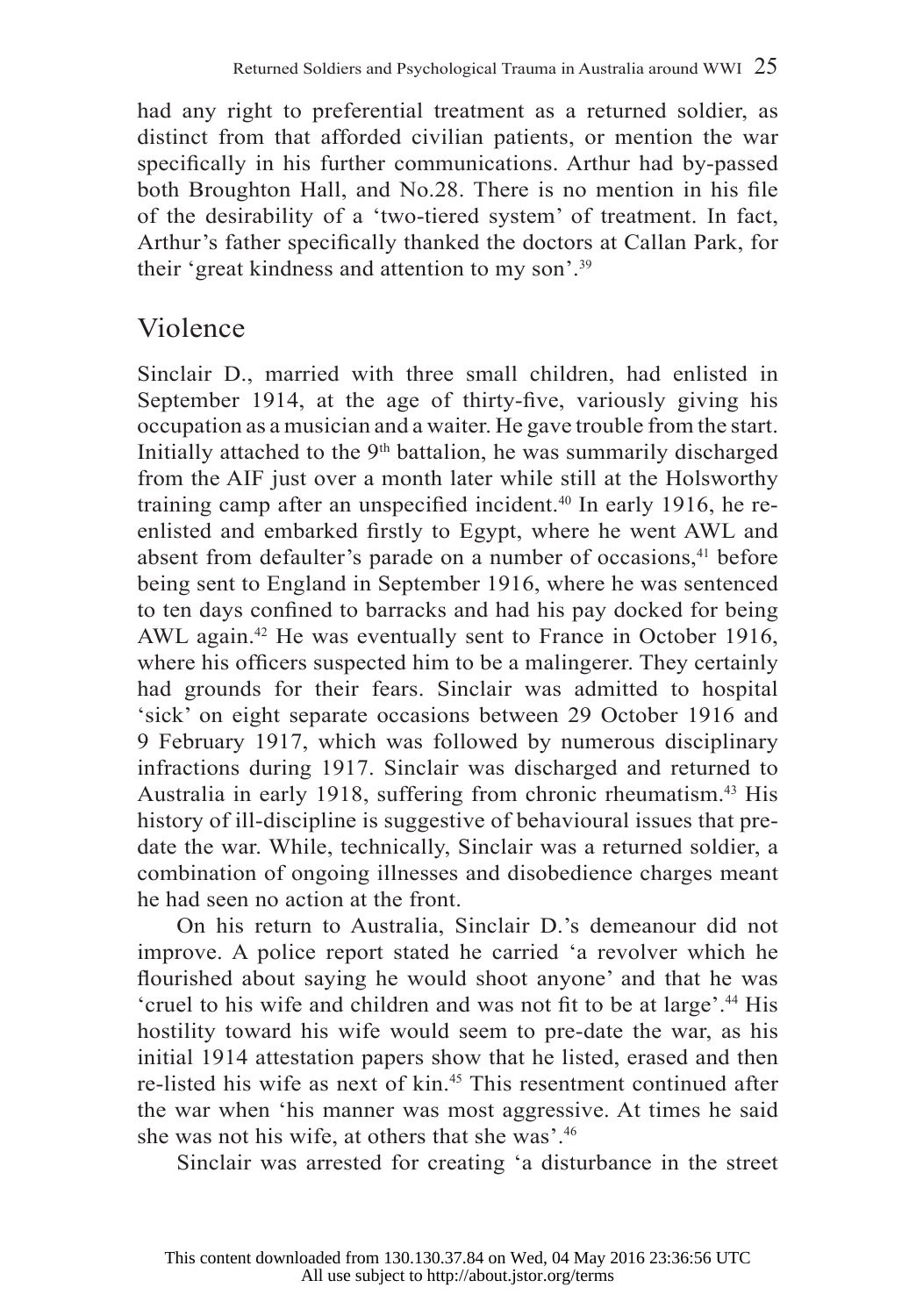and having used threatening language' and was committed to Callan Park in February 1919.47 Doctors found he was suffering from 'delusions of persecution and hallucinations of hearing' and his wife reported she was 'greatly afraid of her husband'.<sup>48</sup> Sinclair continued to torment his wife and children from Callan Park. He wrote a letter to his eldest daughter 'telling her not to notice her mother as she was not fit to have children' and accused his wife of 'carrying on with other men'.<sup>49</sup> Mrs D, was so terrified of her husband that she petitioned the doctors not to forward his letters, stating 'she was quite upset at the mere sight of a letter from him … [and] that the children also were scared of their father'.<sup>50</sup>

Sinclair was routinely sedated and was also restrained for a period in March 1919 after attendants found him attempting to secret a billiard cue in his bed in an 'excited and aggressive' state.<sup>51</sup> Viewed as a chronic case, with little prospect of recovery. Sinclair was permanently transferred to the Kenmore Hospital, near Goulburn, in December 1920.

## The Bottle

Many returned soldiers were well versed in the prescription of the self-administered form of sedation. Sinclair D., brandishing his revolver and threatening the neighbourhood, added to his notoriety by being known to police as 'the worst character in Leichhardt', and that when he drank he 'became abusive, aggressive and threatening'.52 When he went on a binge, which was often, it was common for him to fixate on religion, particularly 'heathen deities, bat's claws etc' and police had arrested him on one occasion, in a stupor, 'naked, praying in a public place'.<sup>53</sup>

Excessive alcohol consumption, of course, made all other mental conditions worse. Robert M., a 29 year old farmer, had returned from the war with 'profound melancholy' but it was not until he drank 'five bottles of whisky in six days' that his sister had him committed to Callan Park in early 1920. Doctors reported Robert 'does not speak and is not able to account for his mental condition',54 a state that did not improve. Robert was considered 'dull and incoherent' and he led a 'vegetable existence' until his death, after collapsing playing cricket at the hospital, in 1935.<sup>55</sup> It is interesting to note that neither Sinclair nor Robert were triaged through the military hospitals, but, rather, sent straight to Callan Park, as they would have been if they had been civilian patients.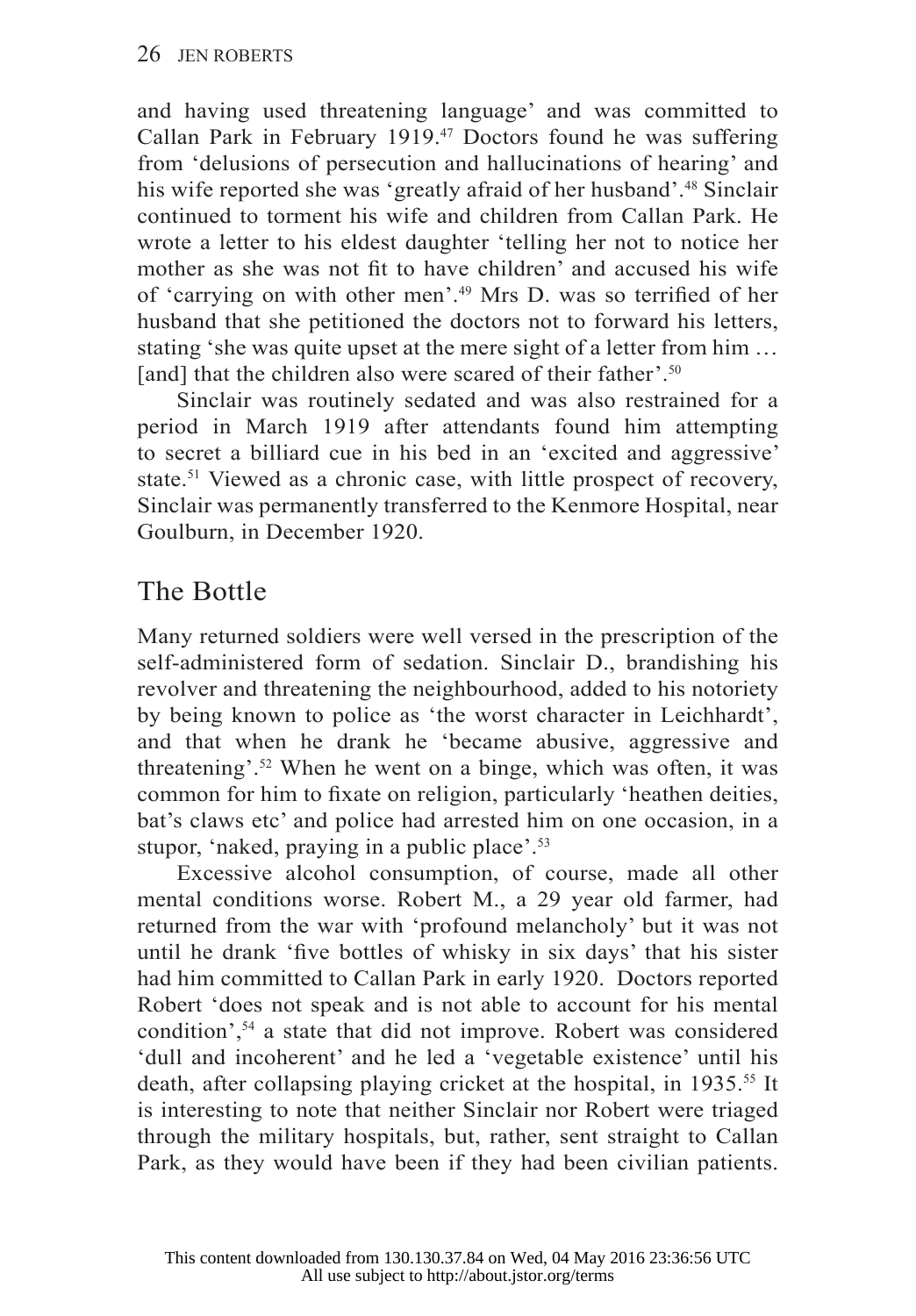This may be evidence of the ad hoc nature of the allocations to the various hospitals, of the fact that the military hospitals were overcrowded, or even the fact that their alcohol abuse required more intensive care than could be provided at Broughton Hall, or No.28.

Heavy drinking among returned men was of such concern that the government instituted an inquiry into the matter in early 1918, where testimony was received that the 'unstable nervous condition of many returned soldiers made them more susceptible than civilians to the effects of alcohol'. This was compounded by the habit of many ex-soldiers to drink straight spirits.<sup>56</sup> Many men had grown used to the pungent taste of strong spirit in the trenches with the passing around of Service Rum—Dilute (SDR) rations.<sup>57</sup> One wife, on petitioning for a divorce, explained that on her husband's return from the front in 1919,

Almost immediately I noticed that he was drinking more than he did prior to going to the war  $\dots$  he was under the influence of drink three and four days in every week and as time went on his habits became worse. He would come home at all hours of the night, abuse me[,] threaten me with a revolver which on more than one occasion was loaded, and he nearly shot me.<sup>58</sup>

The propensity of disturbed returned soldiers to use weapons to menace those they felt threatened or persecuted by is probably not surprising. They were familiar with firearms and many had brought back weapons, as souvenirs, from the war. The additional volatile factor—alcohol—was readily, and relatively cheaply, available. And Australian men, in particular, had a long history of using alcohol to bond, to dull pain, to increase confidence and to just plain forget.59

## Memories and Shame

Whether or not they abused alcohol, there was plenty for men to want to forget. As early as 1916, a prominent doctor explained, 'When you consider 'the hell of fire' which they had endured, you can imagine the state of their nerves'.<sup>60</sup> In the case studies from Callan Park considered here, however, many returned men succumbed to mental illness, not so much through the ongoing memory of frontline trauma but from the less obvious experiences of shame.

Leo H. was arrested at Victoria Barracks after creating a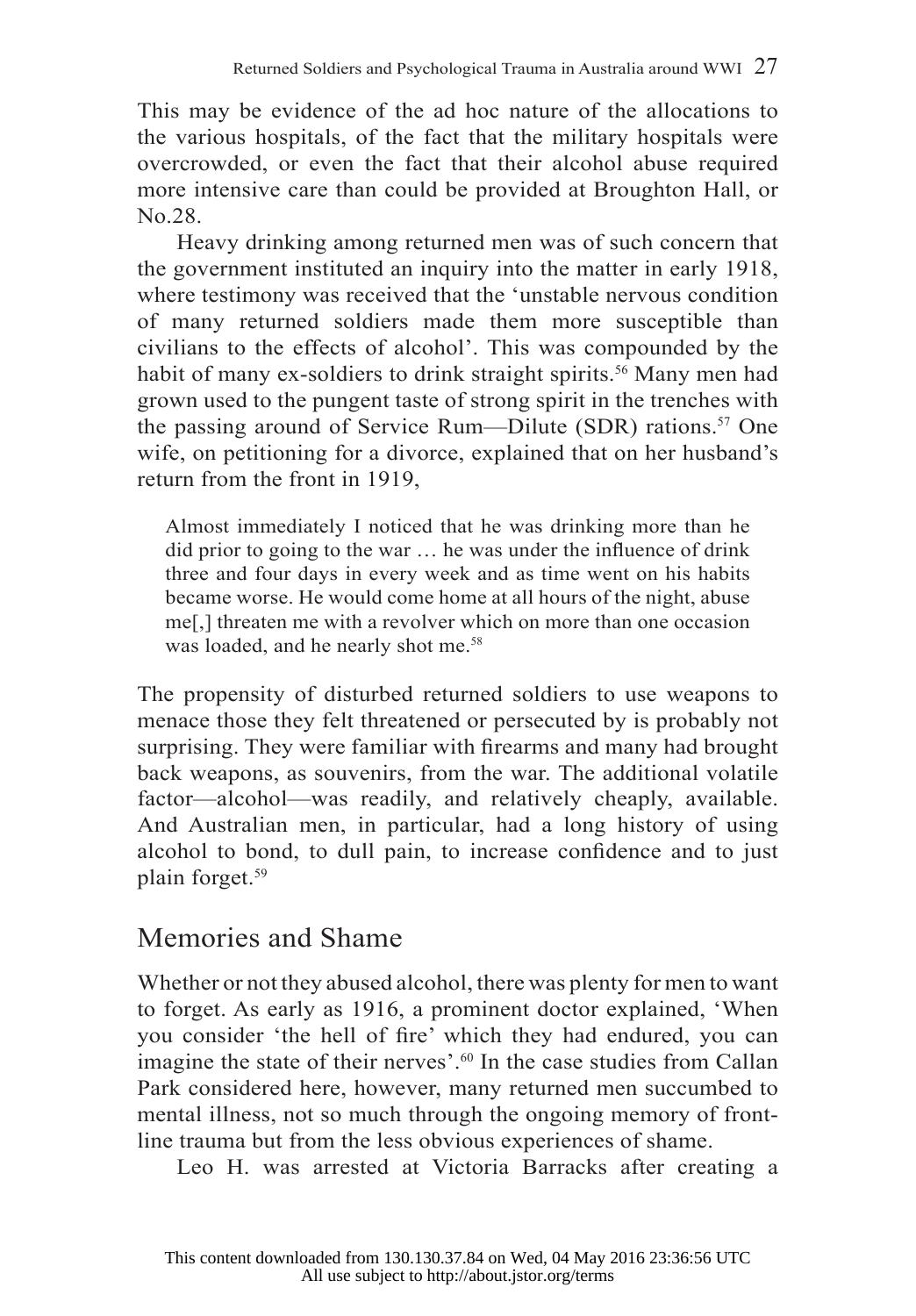disturbance when he barged through the Stores, demanding a 'uniform to wear standing in front of a picture show so that he might be admired'.<sup>61</sup> Dr Price found him 'noisy, restless, irresponsible and foolish' while Leo told Dr Gibbes he 'went back to the AIF to get his clothes'.62 It was only after some time in the hospital that twenty-year old Leo confessed as to what had prompted his behaviour. He had 'enlisted in the AIF but was too late to get away to the Front'. That Leo attempted to acquire a uniform that he was not entitled to wear, in order to portray himself as something he wasn't, is evidence of the powerful culture established during the war years of the virtues of the gallant volunteer, versus the shame of the shirker.63 This was not uncommon. For example, Bob K. had been admitted to the Parramatta Psychiatric Centre because of morbid 'thoughts of war' in August 1919. He explained to the doctors he 'wants to go to the war to have a go at the Germans' and when it was explained 'that it was too late to do that'. Bob replied 'he did not know the war was over'.64 Perhaps Bob had attempted to enlist and had been rejected, or perhaps, now that peace had been declared, he regretted his decision not to 'do his bit'. It may also be evidence that the shirker was still being shunned, even in 1919.

Ronald R. had been treated at Broughton Hall on his return from the war in 1916, then spent a week at Callan Park in November 1919 and a further ten months there during a third admission in 1920. He had a 'distressed appearance', 'does not answer questions' and is 'very miserable and depressed'.65 Ronald's spine had been injured at Gallipoli and he informed the doctors he would periodically 'take fits' and that 'he did not know what he was doing for a few days after a fit'.<sup>66</sup> In response to questions about his conduct and experiences during the war, Ronald would only respond 'I did not do it'.67 What *it* was that Ronald had *not* done he never explained, but it may be possible that Ronald was ashamed of some (real or perceived) action or inaction performed as a soldier.

Ronald was discharged after a relatively short time in 1920, which may indicate the newer techniques and treatments being trialled among the more progressive members of the psychiatric fraternity—hypnosis, suggestion, persuasion, occupational therapy, and psychoanalysis<sup>68</sup>—were finding success among that body of men whose actual or imagined experiences of war were causing them psychological breakdown. For others however, their 'experiences' were driving them to suicide.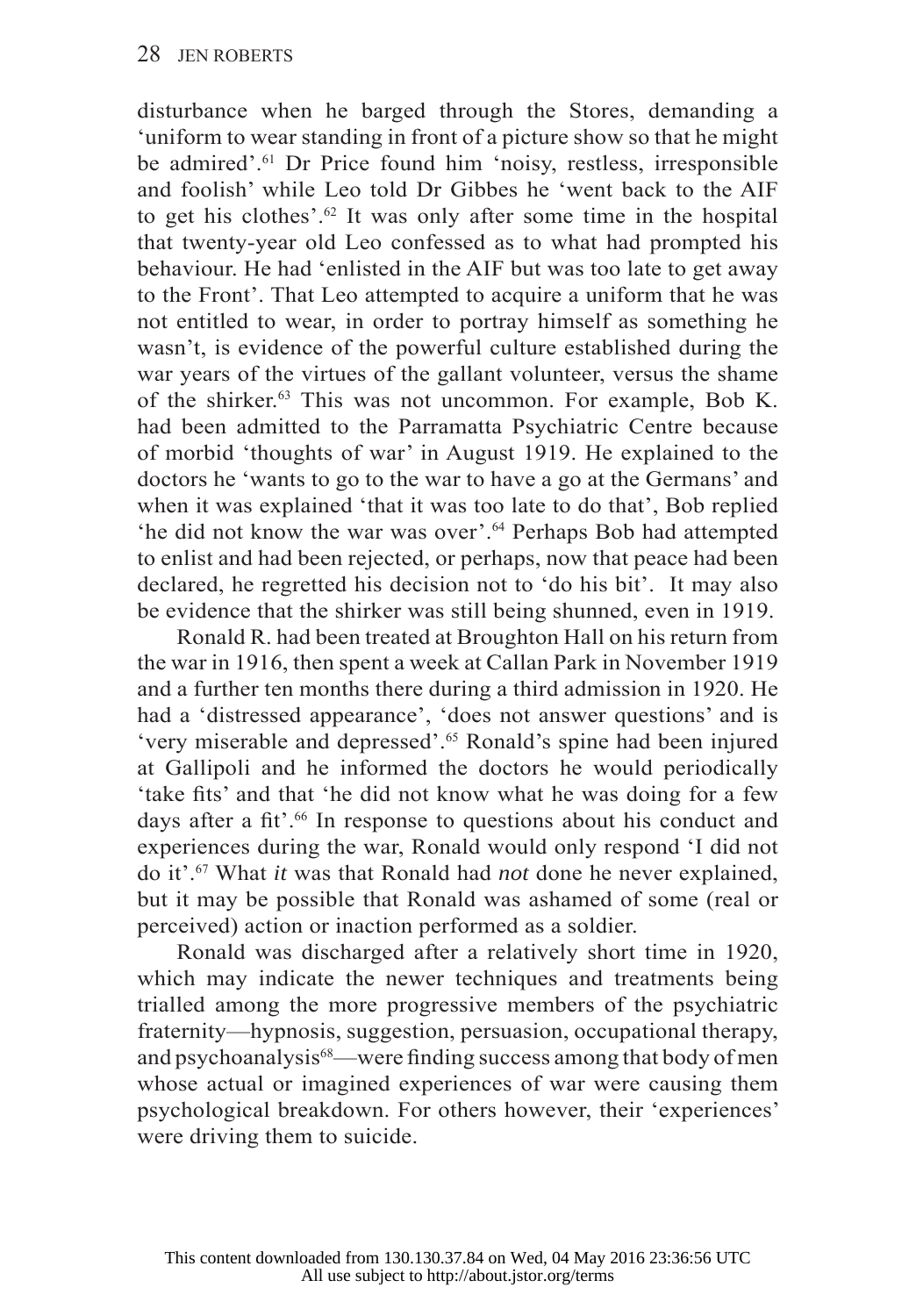## All Too Hard

War suicides generated significant comment in the press. Bruce Scates has recently related the story of Gunner Frank Wilkinson who was awarded the Military Medal at Passchendaele. Ten years after his return, having failed on his soldier settler block, Frank Wilkinson 'battered his wife to death with a hammer, smashed the skull of his daughter to pieces and then slit his own throat'. The papers labelled him a 'victim of shattered nerves',<sup>69</sup> however, like, Sinclair D., there is an undercurrent of domestic violence that was not highlighted in the reports of Frank's crime: the emphasis was on his suicide.<sup>70</sup>

Archie H. was not an Australian, nor was he a soldier. A native of England, he had held the rank of Lieutenant in the Royal Naval Air Service from 1914, making him a sailor and a pilot. Archie had sustained critical injuries toward the end of 1916, after falling from a naval aeroplane and had undergone several complicated surgeries. That he survived them, and was able to function, is remarkable in itself, yet England, apparently, was too cold. He had immigrated to Australia in 1917 on the advice of his doctors, who recommended a warmer climate.<sup>71</sup> On arrival in Australia he sought work as a station hand and 'appeared normal mentally'.<sup>72</sup>

Archie reported that on 24 June 1919 he had 'felt something give way in his head'.<sup>73</sup> He began hallucinating and developed grossly delusional thoughts, and was admitted as a military patient to the No.28 Australian Auxiliary Hospital, in Leichhardt, in July 1919. Two months later, he was certified as insane and committed to Callan Park itself. The staff at the military hospital could not provide the care that Archie's acute symptoms now required.

The committal report stated that Archie was 'in a state of extreme mental confusion … [with] marked auditory and visual hallucinations'. As a result, he was 'extremely impulsive and suicidal [and] requires constant supervision'.<sup>74</sup> The doctors showed a great deal of sympathy for Archie's condition. They were in no doubt it was directly related to his head injury sustained after falling from the plane. There was also a certain glamour attached to Archie. Airmen, and indeed, the flying machines themselves, were seen as thrilling and prestigious.<sup>75</sup> He was a victim of war, and, when not in the grip of his terrifying delusions, he was 'a very gentlemanly man'.76 Archie was the atypical patient: he was not working class and he was not Australian, which may serve as evidence that the medical staff's concern was not simply predicated on his condition, but also on the fact that he was British and middle class. Peter Barham's British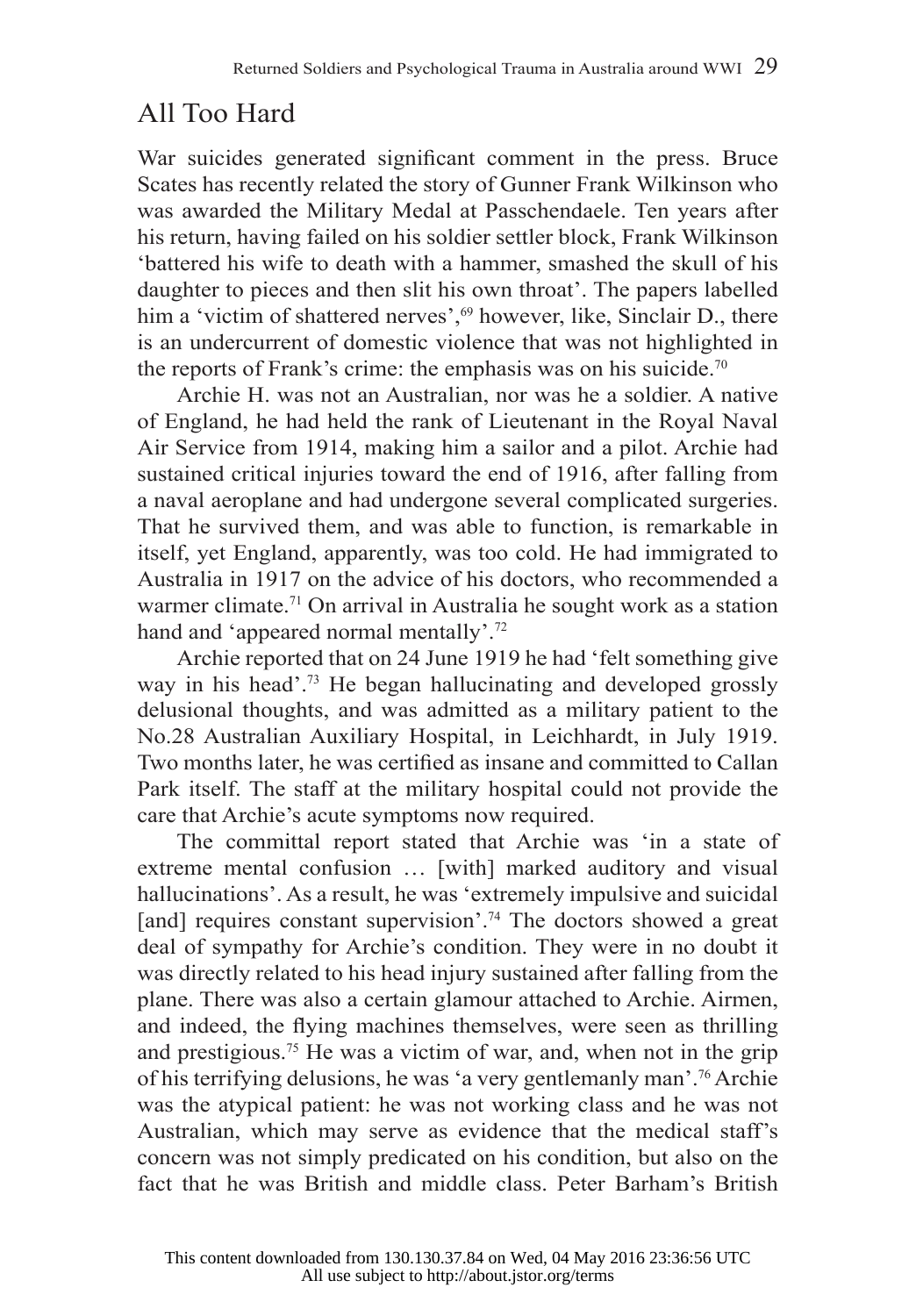study of war neurosis patients revealed a prevailing view of the class divide among medical professionals in the immediate postwar years, who distinguished between 'hysterical' working class soldiers and 'generalised anxiety' among officers.<sup>77</sup> Barham endorses Allan Young's argument that 'the polarity derives less of real differences in symptoms than from the contrasting valuations of officers and former soldiers<sup>'78</sup>. It is likely that Archie is an example of that phenomenon in Australia.

Archie's sister Daisy, his only living relative, still residing in England, arrived in Australia toward the end of 1920, determined that she would take Archie home to Bristol with her and care for him there. Dr Coutie persuaded Daisy that under no circumstances could she be allowed to travel with Archie without trained supervision. He feared that while Archie 'may not give any trouble, considering his past history, I would not care to take the responsibility of saying he could travel without escort'.79 It was a legitimate concern: and a prescient one. However, in a neat coincidence, a 'trained male mental nurse' from Callan Park, a Mr Cox, was travelling to England to visit his elderly mother, and volunteered to be one of the two supervisors for Archie on the voyage. The other was employed privately by Daisy. Both men were paid from her own purse.<sup>80</sup> Daisy eventually persuaded Dr Coutie that between herself, and the two attendants, Archie would be well supervised, and Dr Coutie then recommended that Archie and Daisy take the ship, along with the two attendants, explaining that Archie was 'well enough to travel and may improve on the voyage'.81 It would prove a fatal error of judgement.

A last minute hiccup appeared when the medical officer for  $P&O$ initially refused Archie's passage. Dr Coutie explained to Daisy that 'I can quite understand [the objection] … because if anything happened, it would give him considerable worry and possibly the Company might blame him for accepting the passenger'. $82$  The departure of Daisy's party was further delayed for a few weeks. Archie was unwell and was refusing his food, and had to be tube-fed.<sup>83</sup> Daisy, however, refused to be deterred. Eventually, all the plans came together and the party of four cast off from the Woolloomooloo dock on 20 April 1921. Initially, Archie appeared to enjoy the experience, but after four days, he became 'very restless, noisy and troublesome' and refused food.<sup>84</sup> Mr Cox tried to distract Archie with 'five hours per day exercise on board', but just out of Durban, he 'became very quarrelsome and struck [a passenger] in the face' and shortly after, asked a steward on the ship to 'cut his throat as he did not want to live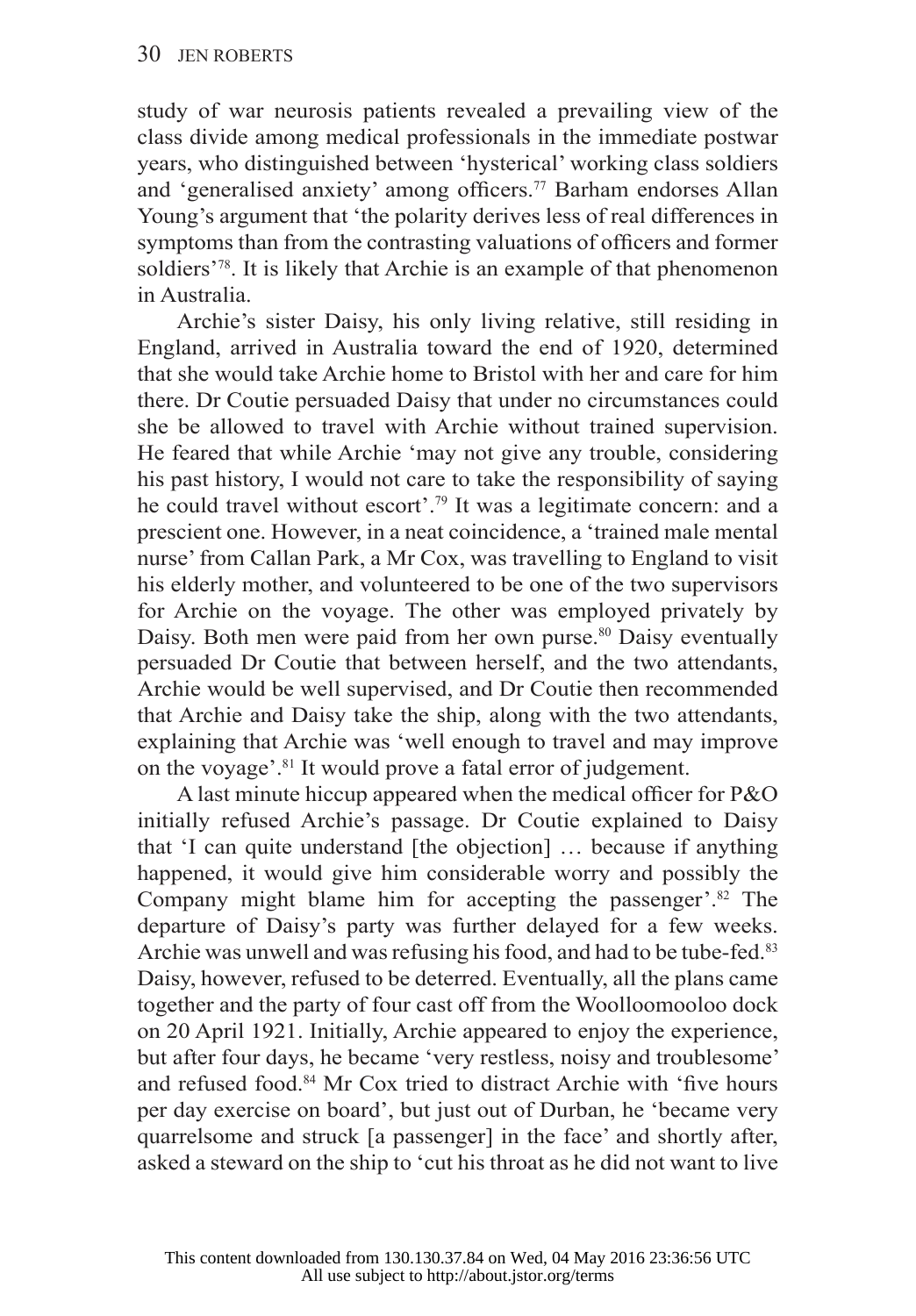or see England again'.85 Mr Cox foiled a further suicide attempt after Archie tried to strangle himself with a necktie and, he reported, 'just saved him in time'.<sup>86</sup> On 30 June, Archie was morbidly depressed and spent the day mumbling incoherently to himself. At 6.30pm, Archie ate some soup and an apple tart for dinner and asked Mr Cox if he could go to his cabin. One of the ship's stewards accompanied him, as Mr Cox was still finishing his meal. But Archie had other plans. At the foot of the stairs, Archie turned, ran out on to the deck and threw himself overboard<sup>87</sup>

The alarm was immediately raised, and for a few minutes, shouts could be heard from the water. A life buoy with emergency lighting and a life boat were lowered, and the 'engines put at slow and then reversed to "full astern"', but after nearly two hours, the search was called off. Archie, the damaged, 'gentlemanly' sailor, now had no grave but the sea.

The consequences of Archie's suicide were considerable. The Callan Park Attendant, Mr Cox, was 'very much cut up' by Archie's death and doctors at Callan Park were assured by the captain of the ship that Archie had had 'the best of attention from the attendants' and that Mr Cox, in particular, had taken a 'very keen interest in his [Archie's] welfare'.<sup>88</sup> The general manager of  $P&O$  was desperately sorry, but assured Daisy 'every effort was made to save him'.<sup>89</sup> And Daisy herself? She was distraught. She blamed Cox, she blamed the steward, but ultimately, she blamed herself. She wrote to Dr Coutie:

It really is too dreadful to think such a thing could have happened … Of course Cox realised he did wrong in allowing [Archie] to leave the table with such a young steward but it is no use saying anything as it is too late. I took the great risk in having him brought to England so I cannot blame anyone.<sup>90</sup>

On 5 September 1921, Dr Coutie sent all the documentation to Eric Sinclair, the Master of Lunacy, for his records. Dr Coutie's cover letter stated, 'It is an unfortunate ending!'<sup>91</sup>

As Larsson rightly asserts, because of the stigma relating to suicide, the Repatriation Department did not keep statistics on selfharm—either attempted or successful—among returned men.<sup>92</sup> Although attempted suicide was the cause of admission for some returned men, the incidence of suicide in the psychiatric files among returned men examined here is low, apart from the obvious case of Archie H. This should not be construed as meaning that the desire for suicide among returned men was necessarily low, or that attempts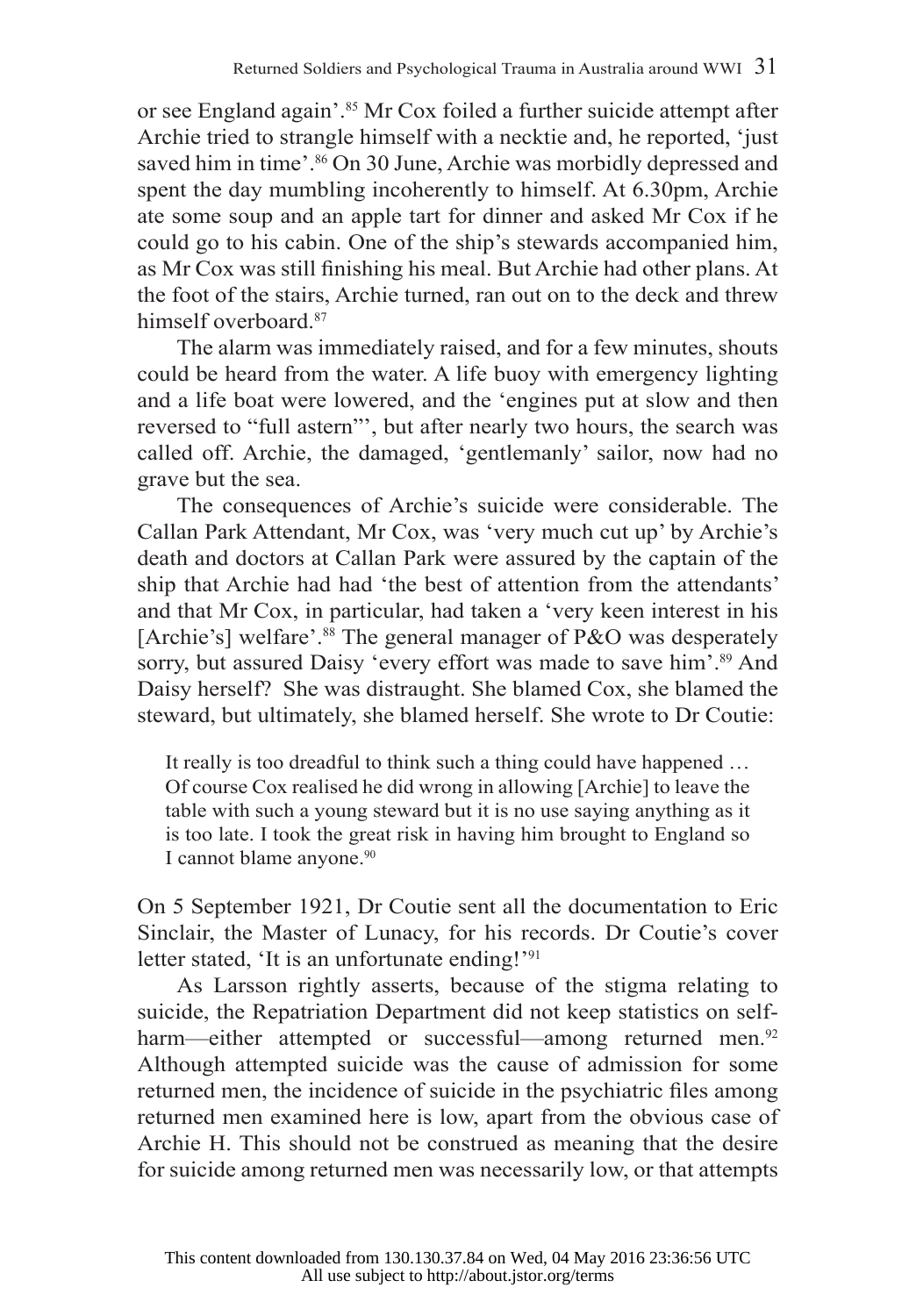were not made while they were either under treatment or after discharge. It simply may reflect a few realities of life in the asylum: opportunities were few as all patients were constantly monitored and observed; dangerous items such as knives, needles, and razors were subject to search and confiscation, and many agitated and delusional returned soldier patients were heavily sedated or even restrained during their time in the hospital. All of these factors would have made it difficult for a potential suicide to both formulate a plan to take their own life, and then subsequently act upon it. Records were not kept on patients after discharge, so there is no way of knowing how many returned soldiers may have ultimately ended their lives after leaving treatment.

## Conclusion

The disabled veterans returning blind, limbless, or disfigured the men Patsy Adam Smith recalled of the 1920s, called 'Hoppy', 'Wingy', 'Shifty', and 'Stumpy'93—were the visible living casualties of World War I. They were, mostly, accorded a measure of respect and reverence for their sacrifice and were more likely to gain a sympathetic ear from the Repatriation Department in terms of a pension94 than the thousands of 'wounded souls' who suffered 'hidden wounds'.95 Coming into an era when the development of compassionate theories of shell shock and associated psychological damage among progressive practitioners was dismissed by A.G. Butler, official war historian, as "Bulsh" of the most unpleasant kind' and 'appalling muck',<sup>96</sup> soldiers often struggled with silent, and sometimes insurmountable, psychiatric conditions that were not always obviously directly caused by war service.

The process of 'return' was often fraught, either reigniting old hurts, or failing to live up to the romantic prospect the men had clung to in the trenches. The strain on parents who could only view from the sidelines as their sons fought their demons was clear, as was the impact of domestic violence and alcoholism on families. Shame of real or imagined activities, failures, and labels was the latent cause of breakdown in many men. Instances of suicide and acts of selfharm were over-represented in the ex-military population generally,  $97$ however this was not necessarily reflected among hospital patients, for whom—with the notable exception of Archie H.—the capacity and opportunity to affect such an end were limited; those suspected of being potential suicides were closely monitored within the institution.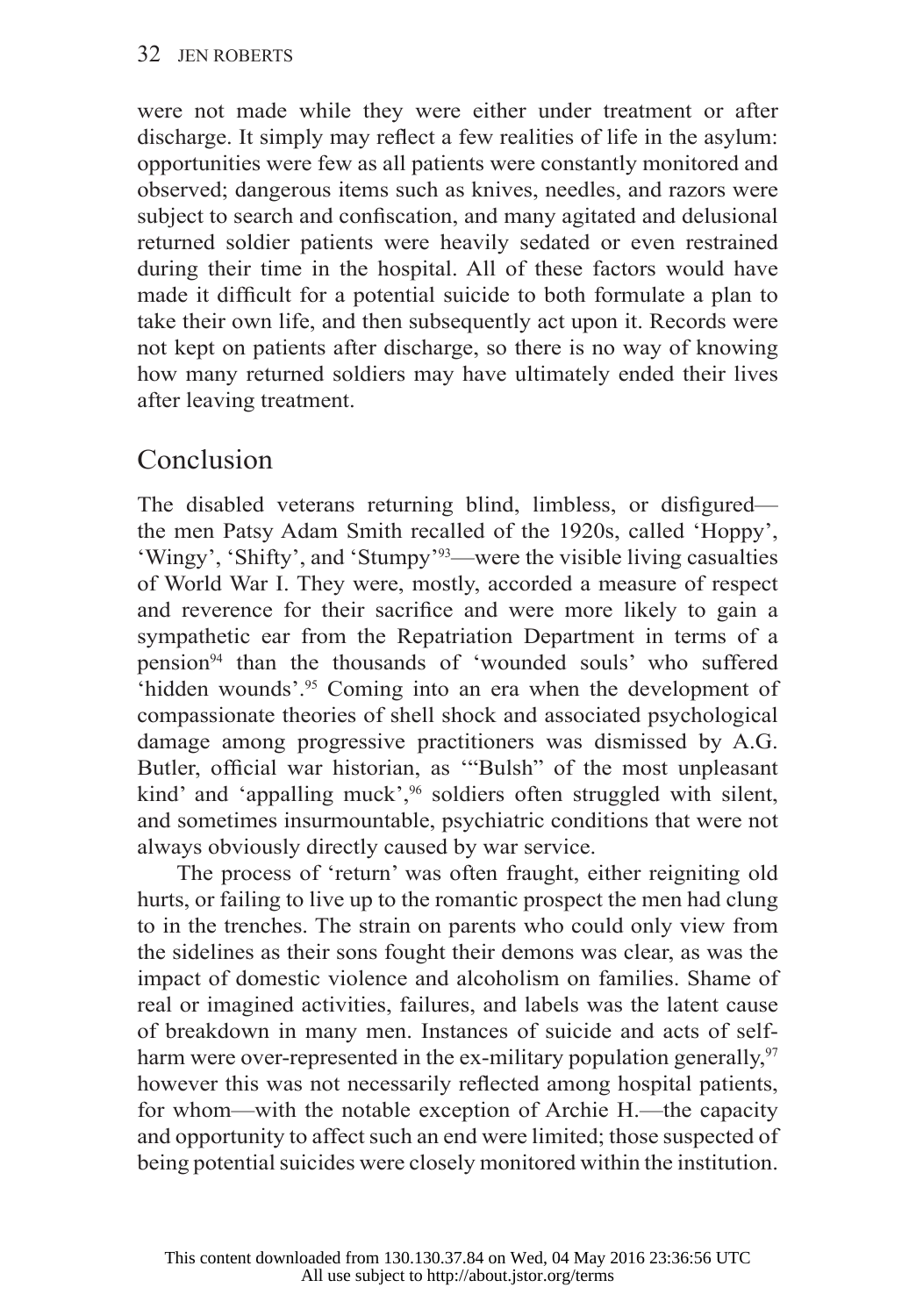The war also brought a different sense of 'class' to the doctors, if not the patients themselves. Broughton Hall was established in 1915 to treat returned men suffering mental illness, and initially they were seen as being separate from the patients in Callan Park proper. They were 'military patients'. Yet it is clear that this differentiation did not last long and some were transferred from the military to the civilian sphere without much comment, in fact, it suggests that once men were transferred to Callan Park, they were treated as civilian rather than military patients. The social stigma surrounding the spectre of insanity was a result of several interlocking and complex elements: eugenics, shock, shame, rejection, fear, and particularly heredity or predisposition. Many soldiers and their families rejected the label of 'insanity', and any implication that it may have run 'in the family', in its entirety. They were eager to embrace any alternative explanation that removed a defective or shameful stain on the family name. Even though in many cases the precise cause was not always easily attributable to war service, most men and their families found comfort when the war itself provided the explanation and *that* was what was important, not the site of treatment.

*University of Wollongong*

#### *Note on References*

Due to the special conditions of access to the closed files imposed on the author, all soldiers' and their families' names have been changed to protect their identity, and sources from AIF personnel files at the Australian National Archive are referred to by their unique barcode rather than the soldier's surname, in order to retain confidentiality in as much as it is possible.

- 1 Conduct Sheet, National Archives of Australia (hereafter NAA), B2455, Barcode 4025054.
- 2 Witness Statement, Captain A.T. Dunlop, NAA, B2455, Barcode 4025054.
- 3 Accused Sworn Statement, NAA, B2455, Barcode 4025054.
- 4 Form from Assembly and Proceedings of Field General Court Martial on Active Service, NAA, B2455, Barcode 4025054.
- 5 Prosecution Witness Statement, 3 March 1917, NAA, B2455, Barcode 4025054.
- 6 Western Sydney Records Office, Series Number: 4984, Admission files, 14/9396 Callan Park Mental Hospital, No.1918-116.12484.
- 7 Dr Bowker, Admission files, 14/9396 Callan Park Mental Hospital, No.1918-116.12484.
- 8 Frank Bongiorno, "The Remaking of Australian Sexuality", in *Anzac Legacies: Australians and the Aftermath of War*, edited by Martin Crotty and Marina Larsson (Melbourne: Australian Scholarly Publishing, 2010), 86. See also Marina Larsson, *Iconography of Suffering: VD in Australia 1914–1918* (MA Thesis: University of Melbourne, 2006).
- 9 Admission files, 14/9396 Callan Park Mental Hospital, No.1918-116.12484.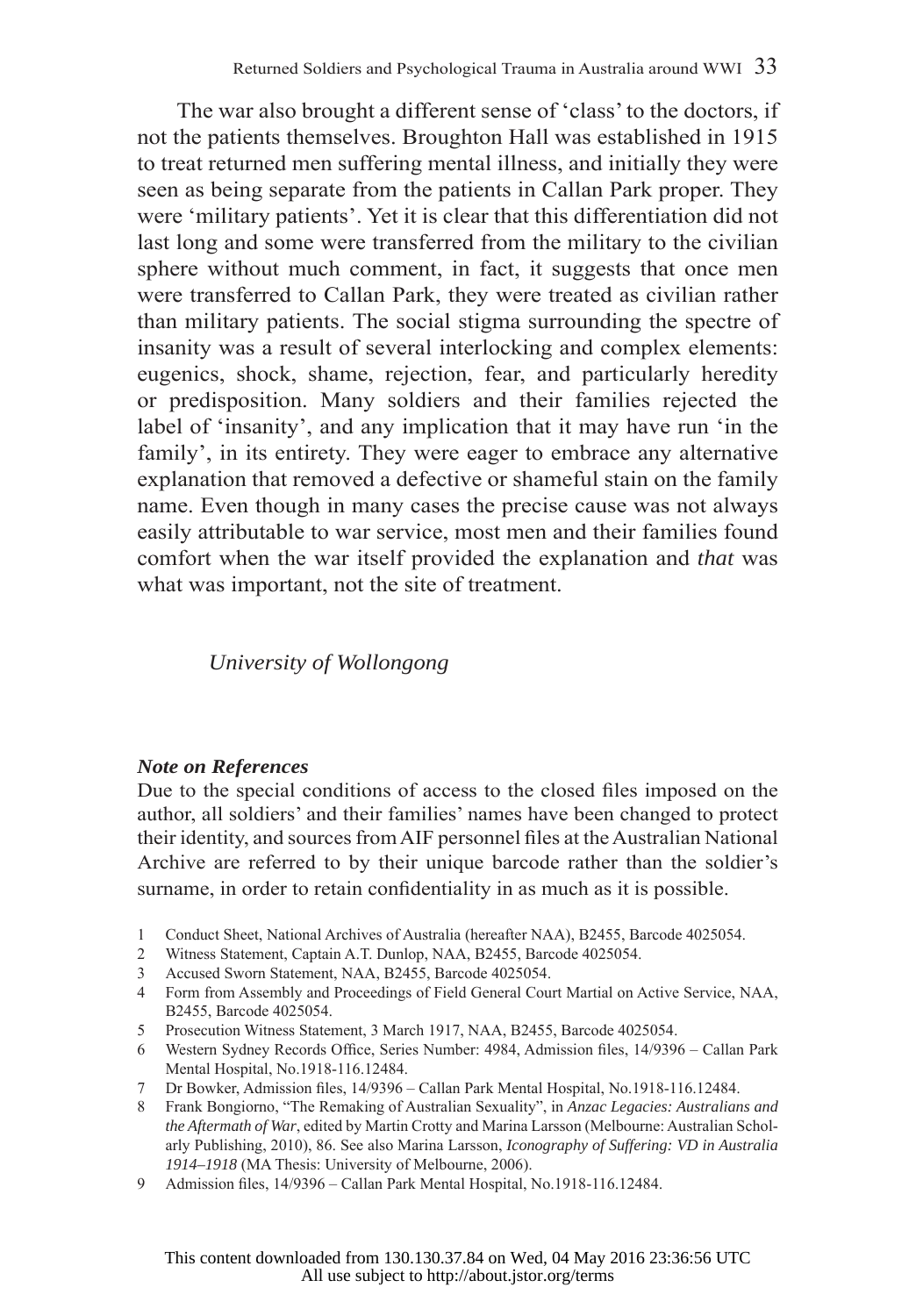#### 34 JEN ROBERTS

- 10 See particularly, Stephen Garton, *The Cost of War: Australians Return* (Oxford: Oxford University Press, 1996); Stephen Garton, "Freud versus the Rat: Understanding Shell Shock in World War I"*, Australian Cultural History* 16/17 (1997/1998): 45–59; Marina Larsson, *Shattered Anzacs: Living with the Scars of War* (Sydney: UNSW Press, 2009); Marina Larsson, "Families and Institutions for Shell-Shocked Soldiers in Australia after the First World War", *Social History of Medicine* 22, no. 1 (2009): 97–114; Clem Lloyd and Jacqui Rees, *The Last Shilling: A History of Repatriation in Australia* (Melbourne: Melbourne University Press, 1994).
- 11 Peter Barham, *Forgotten Lunatics of the Great War* (New Haven: Yale University Press, 2004).
- 12 Stephen Garton, "Asylum Histories: Reconsidering Australia's Lunatic Past", in *Madness in Australia: Histories, Heritage and the Asylum*, edited by Catharine Coleborne and Dolly MacKinnon (Brisbane: Queensland University Press, 2003), 18.
- 13 *Ibid.*
- 14 I thank John McQuilton for this neat turn of phrase; one he has made good use of in lectures since I was an undergraduate.
- 15 Peter Stanley, *Bad Characters: Sex, Crime, Mutiny, Murder in the Australian Imperial Force* (Sydney: Pier 9, 2010).
- 16 Carolyn Holbrook, *Anzac: The Unauthorised Biography* (New South Publishing: Sydney, 2014), 159.
- 17 Bruce Scates, "The Forgotten Stories", *The Sunday Age*, 11 November 2012, 19.
- 18 Harry 'Blue' Dadswell, cited in Patsy Adam Smith, *The Anzac*s (Melbourne: Penguin Books, 1991), 462.
- 19 Letter dated 9 October 1915, from 2/Lt E W Harrison, cited in Bill Gammage, *The Broken Years: Australian Soldiers in the Great War* (Melbourne: Penguin Books, 1975), 79.
- 20 Diary dated 12 November 1915, L/C G Mitchell, cited in *ibid*.
- 21 Diary dated February 1919, Private Cecil Hitchcock, cited in Smith, 460.
- 22 Garton, *The Cost of War,* 2.
- 23 Kate Blackmore, *The Dark Pocket of Time: War, Medicine and the Australian State, 1914–1935* (Adelaide: Lythrum Press, 2008), 1.
- 24 See particularly Larsson, *Shattered Anzacs.*
- 25 See Melanie Oppenheimer, "Fated to a Life of Suffering", inCrotty and Larsson*,*18–38.
- 26 Stephen Garton, *Medicine and Madness: A Social History of Insanity in New South Wales 1880– 1940* (Sydney: University of New South Wales Press, 1988), 75.
- 27 Garton, *Medicine and Madness,* 75.
- 28 Larsson, *Shattered Anzacs*, 155.
- 29 *Ibid*.
- 30 *Ibid.*
- 31 Staff Roster, Broughton Hall, 13 January 1918, Admission files, 14/9394 Callan Park Mental Hospital, No.1918-79.12447.
- 32 NAA, B2455, Barcode 3115241.
- 33 Admission files, 14/94218 Callan Park Mental Hospital, No.1919/493-13340.
- 34 Letter dated 4 November 1919 from father to medical superintendent, in *ibid.*
- 35 Admission files, 14/94218 Callan case papers, No.1919/493-13340.
- 36 Letter dated 4 November 1919 from father to Medical Superintendent, in *ibid*.
- 37 For a more detailed discussion on parental grief and the effect of caring for damaged soldiers who were periodically institutionalised, see Jen Roberts, "In the Shadow of War: Australian Parents and the Legacy of Loss 1915–1935", *Journal of Australian Studies* 33, no. 2 (2009), 181–94.
- 38 Admission files, 14/94218 Callan Park Mental Hospital, No.1919/493-13340.
- 39 Letter dated 12 December 1920 from father to Dr Coutie, in *ibid*.
- 40 Statement of Service, NAA, B2455, Barcode 3497090.
- 41 Casualty Form Active Service, in *ibid.*
- 42 Report, dated 16 September 1916, in Barcode 3497090*.*
- 43 Casualty Form Active Service, NAA, in Barcode 3497090*.*
- 44 Undated memorandum, Admission files, 14/9406 Callan Park Mental Hospital No.1919-60.12906.
- 45 Attestation Papers, NAA, B2455, Barcode 3497090.
- 46 Undated memorandum, Admission files, 14/9406 Callan Park Mental Hospital No.1919-60.12906.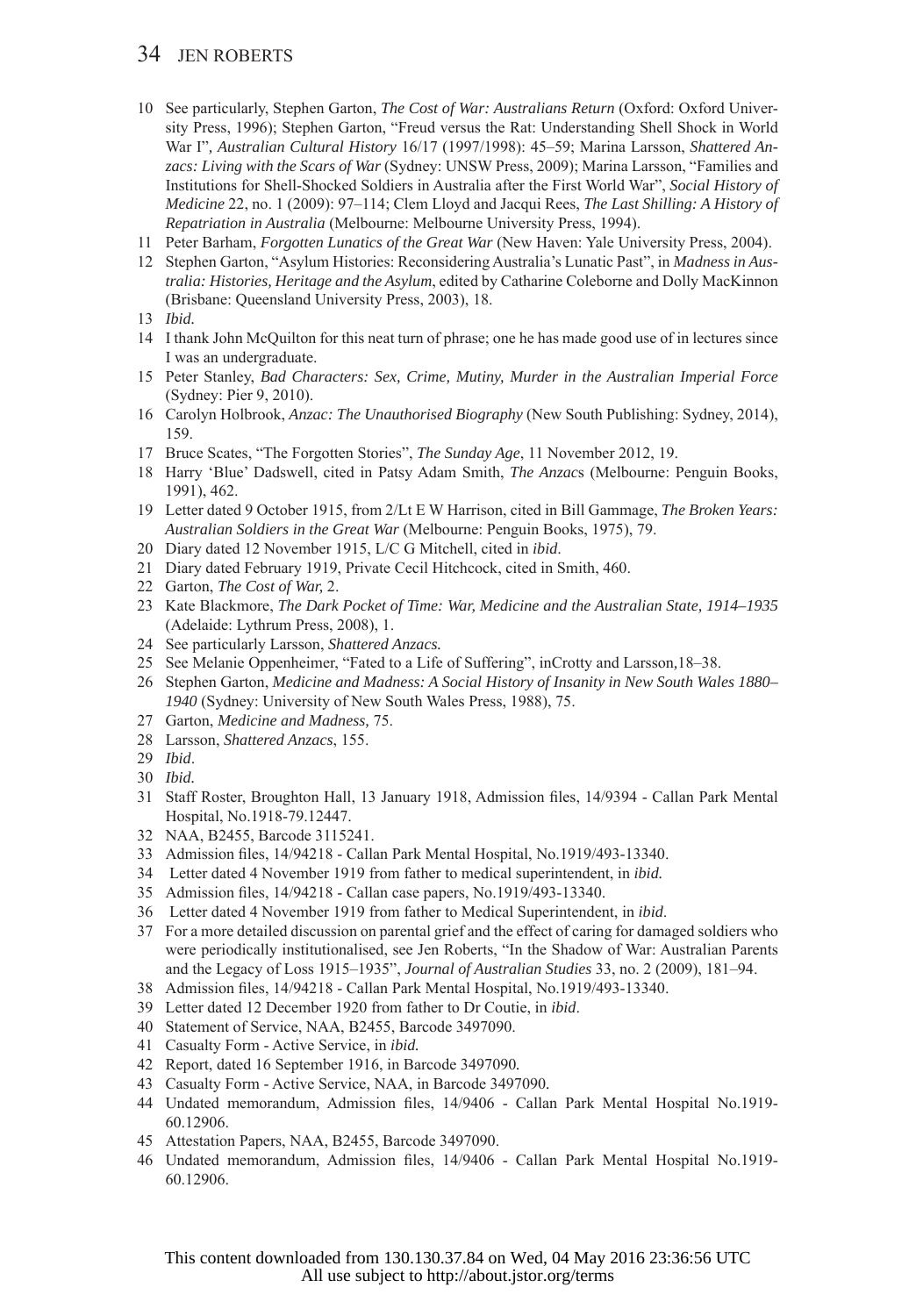- 48 Admission files, 14/9406 Callan Park Mental Hospital No.1919-60.12906.
- 49 Undated memorandum, in *ibid.*
- 50 *Ibid.*
- 51 Admission files, 14/10088 Callan Park Mental Hospital, Discharged male patients, Reg. No.12906.60.
- 52 Undated memorandum, Admission files, 14/9406 Callan Park Mental Hospital -No.1919-60.12906.
- 53 Case papers, 14/10088 Callan Park Mental Hospital, discharged male patients, 12906.60.
- 54 Admission files 14/9421 Callan Park Mental Hospital, No.1922-9.13425.
- 55 Record of Progress, 14/9980-– Callan Park Mental Hospital, deceased male patients, No.13425.
- 56 Elizabeth Nelson, "Victims of War": The First World War, Returned Soldier and Understandings of Domestic Violence in Australia, *Journal of Women's History* 19, no. 4 (Winter 2007): 83–106.
- 57 This rum was provided as a concentrate and required dilution before drinking. Whether it was on all occasions is debatable. See EPF Lynch, *Somme Mud: The War Experiences of an Australian Infantryman in France 1916–1919*, edited by Will Davies (Sydney: Random House Australia, 2006), 226.
- 58 G v G Divorce Case File, 1924, cited in Nelson, "Victims of War", 87.
- 59 See Ross Fitzgerald and Trevor Jordan, *Under the Influence: A History of Alcohol in Australia* (Sydney: Harper Collins, 2009); and Tanja Luckins, "Satan Finds Some Mischief?: Drinkers' Responses to the Six O'Clock Closing of Pubs in Australia, 1910s–1930s, *Journal of Australian Studies* 32, no. 3 (2008): 295–307.
- 60 Dr John Springthorpe, *Medical Journal of Australia*, 29 April 1916, cited in Joy Damousi, "Australian Medical Intellectuals and the Great War"*, Australian Journal of Politics and History* 53, no.  $3(2007)$ : 441.
- 61 Report by Constable Murphy, 24 June 1919, Admission files, 14/9412 Callan Park Mental Hospital, No.1919-266.13112.
- 62 Admission files, in *ibid.*
- 63 See John McQuilton, "Free Men or Shirkers?", in *Rural Australia and the Great War: From Tarrawingee to Tangambalanga* (Melbourne: Melbourne University Press, 2001), 51–75.
- 64 Admission files, Parramatta Psychiatric Centre, 12/832, Reg. No.6978.
- 65 Admission files, 14/9422 Callan Park Mental Hospital, No.1920-70.13486.
- 66 Letter dated 19 May 1924 from medical superintendent to NSW Branch, Repatriation Commission, in *ibid.*
- 67 Dr Price, Patient Notes, 27 February 1920, in Admission fi les, No.1920-70.13486*.*
- 68 Garton, *The Cost of War*, 149.
- 69 Scates, "The Forgotten Stories", 19.
- 70 See Judith A. Allen, *Sex and Secrets: Crimes Involving Australian Women Since 1880* (Melbourne: Oxford University Press, 1990); and Nelson, "Victims of War".
- 71 Confidential Report, 10 September 1919, Admission files, 14/9416 Callan Park Mental Hospital, No.1919-409.13255.
- 72 *Ibid.*
- 73 *Ibid.*
- 74 *Ibid.*
- 75 See Michael Molkentin, *Fire in the Sky: The Australian Flying Corps in the First World War* (Sydney: Allen & Unwin, 2010).
- 76 Letter dated 4 December 1920, from Dr Coutie to Dr Russell, Admission files, 14/9416 Callan Park Mental Hospital, No.1919-409.13255.
- 77 Barham, *Forgotten Lunatics of the Great War*, 77.
- 78 Allan Young, *The Harmony of Illusions*, cited in *ibid.*
- 79 Letter dated 4 December 1920, from Dr Coutie to Dr Russell, Admission files, 14/9416 Callan Park Mental Hospital, No.1919-409.13255*.*
- 80 Memo dated 15 January 1921, Admission files, 14/9416 Callan Park Mental Hospital, No.1919-409.13255.
- 81 *Ibid.*
- 82 Letter dated 12 January 1921, from Dr Coutie to Daisy H., Admission files, 14/9416 Callan Park Mental Hospital, No.1919-409.13255.

<sup>47</sup> *Ibid.*